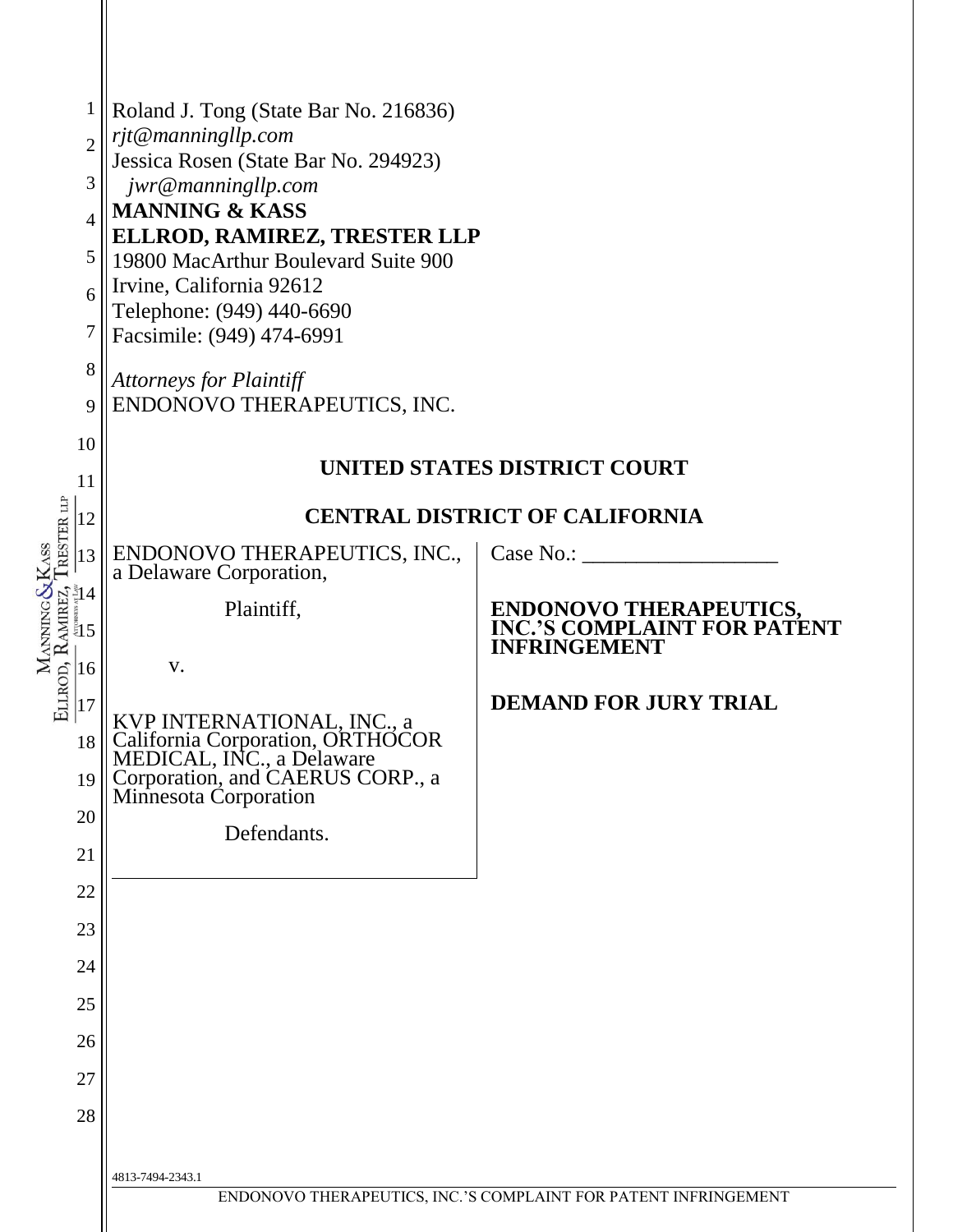Plaintiff, Endonovo Therapeutics, Inc. ("Endonovo"), files this Complaint for Patent Infringement against KVP International, Inc., Orthocor Medical, Inc. and Caerus Corp. (collectively "Defendants"), and Demand for Jury Trial. Endonovo hereby complains and alleges as follows:

**COMPLAINT FOR PATENT INFRINGEMENT**

# **INTRODUCTION**

7 8 1. Endonovo owns several patents based on the innovations of Dr. Arthur A. Pilla involving electromagnetically based medical therapies.

9 10 11 2. Dr. Pilla was a well-known pioneer in the field of electromagnetic therapies. Dr. Pilla's life was focused on research involving the biological effects of electromagnetic fields and the use of such fields in healing various ailments in numerous areas of medicine.

3. Dr. Pilla invented the first FDA-approved bone healing device using Pulsed Electromagnetic Fields (PEMF). This device was designed to help hard to heal fractures, or nonunions. Dr. Pilla's discoveries led to the creation of an entire industry in Electrotherapeutics.

16 17 18 19 4. Dr. Pilla obtained several patents on these PEMF technologies he developed. Endonovo currently owns the rights to many of Dr. Pilla's patents, which have been infringed and continue to be infringed by several products that Defendants, and each of the them, have made, used, imported, sold and/or offered for sale.

20 21 22 5. Defendants have made, used, imported, sold and/or offered for sale, their infringing products for use in the same fields which Endonovo's patents intended them to be used, and for the same purposes which the patents are directed.

23 24 25 6. Defendants have also created advertisements and instructions which describe infringing product uses and instruct users to combine components and/or otherwise use products in certain ways which infringe Endonovo's patented method claims.

# **NATURE OF THE ACTION**

27 28 7. This is a patent infringement action, based on the patent laws of the United States, codified at 35 United States Code, sections 271, *et seq*., brought by Endonovo

4813-7494-2343.1

1

2

3

4

5

6

12

13

 $|14$ 

15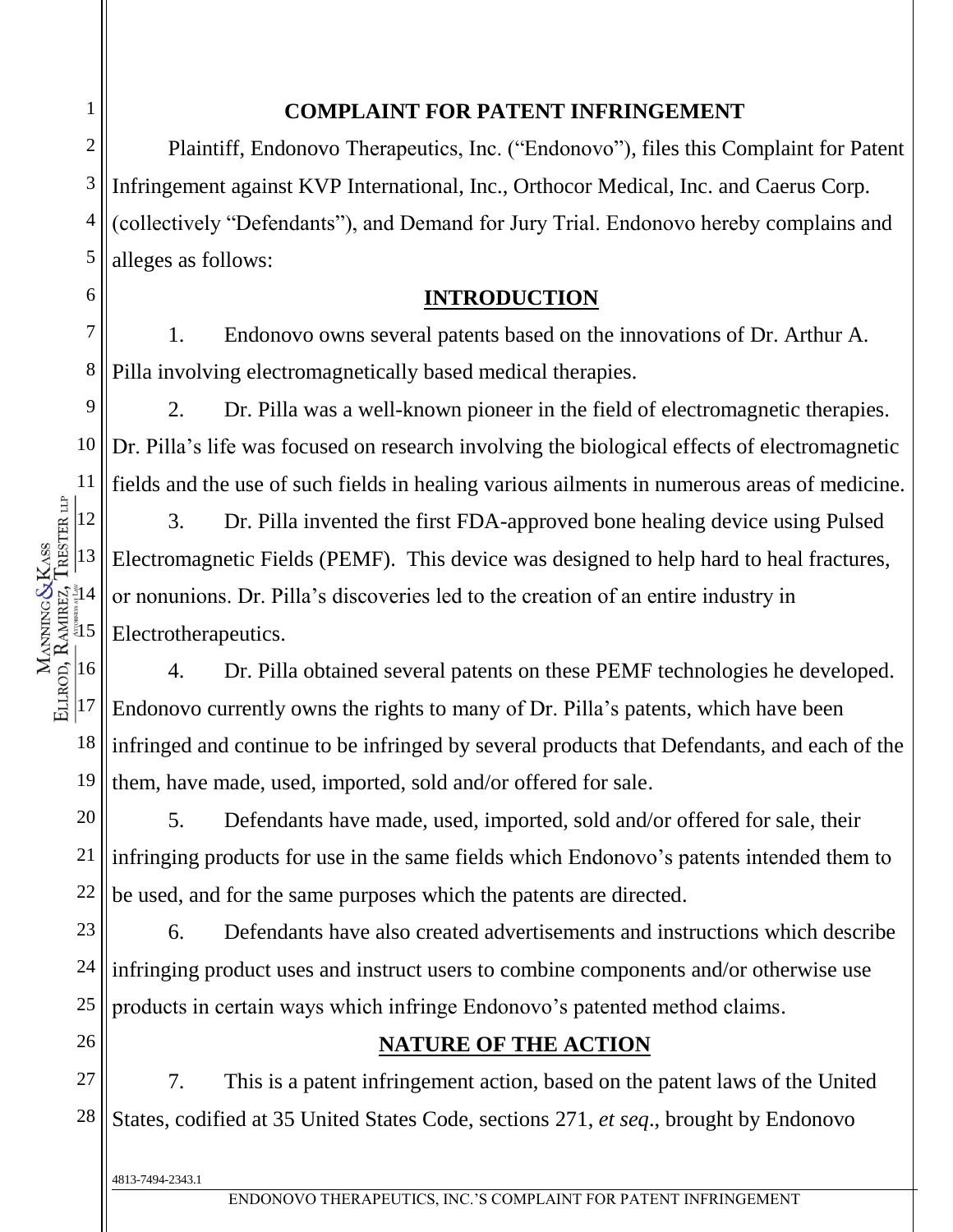against Defendants for their infringement, including willful infringement, of four United 1 States Patents owned by Endonovo, the patent numbers and titles of which are: 2 a. U.S. Patent No. 7,740,574, entitled "Electromagnetic Treatment 3 Induction Apparatus and Method for Using Same" ("The '574 Patent"); 4 b. U.S. Patent No. 7,758,490, entitled "Integrated Coil Apparatus for 5 Therapeutically Treating Human and Animal Cells, Tissues and Organs with 6 Electromagnetic Fields and Method for Using Same" ("The '490 Patent"); 7 c. U.S. Patent No. 8,961,385, entitled "Devices and Method for Treatment 8 of Degenerative Joint Diseases with Electromagnetic Fields" ("The '385 Patent"); 9 10 and d. Patent 9,656,096, entitled Methods and Apparatus for Electromagnetic 11 MANNING&KASS<br>ELLROD, RAMREZ, TRESTER LIP Enhancement of Biochemical Signaling Pathways for Therapeutics and Prophylaxis 12 in Plants, Animals and Humans ("The '096 Patent"). 13  $\frac{1}{3}$ 14 8. A true and correct copy of The '574 Patent is attached to this Complaint as Exhibit A.  $\frac{15}{2}$ 9. A true and correct copy of The '490 Patent is attached to this Complaint as 16  $|17$ Exhibit B. 10. A true and correct copy of The '385 Patent is attached to this Complaint as 18 Exhibit C. 19 11. A true and correct copy of The '096 Patent is attached to this Complaint as 20 Exhibit D. 21 **PARTIES** 22 12. Plaintiff ENDONOVO THERAPEUTICS, INC. ("Endonovo") is a 23 corporation organized under the laws of the State of Delaware, with its principal place of 24 business located at 6320 Canoga Avenue, 15th Floor, Woodland Hills, CA 91367. 25 13. Defendant KVP INTERNATIONAL, INC. ("KVP") is a corporation 26 organized under the laws of the State of California, with its principal place of business 27 28 located at 13775 Ramona Ave., Chino, CA 91710.4813-7494-2343.1 2 ENDONOVO THERAPEUTICS, INC.'S COMPLAINT FOR PATENT INFRINGEMENT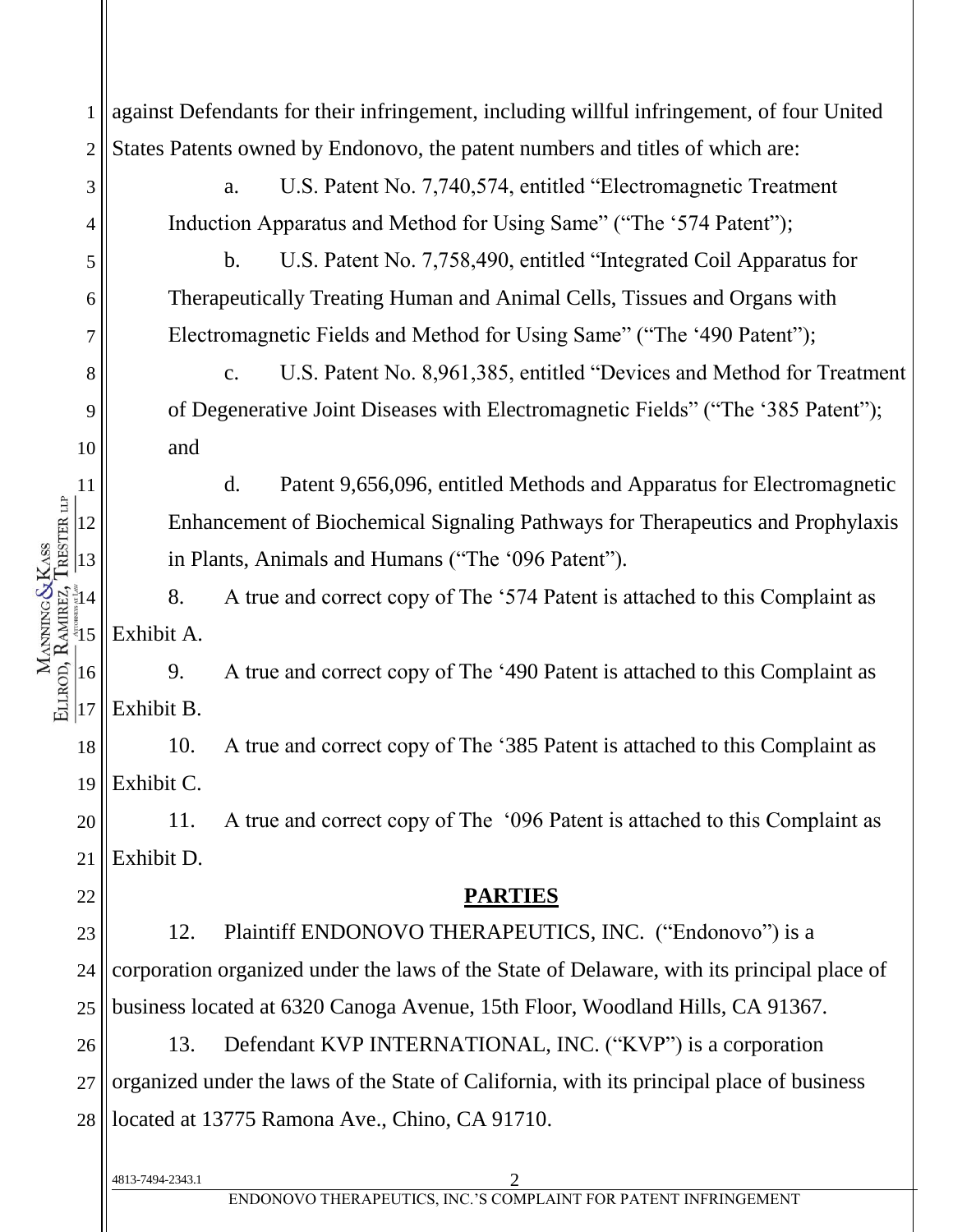1 2 3 4 14. Defendant ORTHOCOR MEDICAL, INC. ("Orthocor") is a corporation organized under the laws of the State of Delaware, with its principal place of business located at 1251 Red Fox Rd., Arden Hills, MN 55112. Orthocor supplies relevant components and products to KVP.

5 6 7 15. Defendant CAERUS CORP. ("Caerus") is a corporation organized under the laws of the State of Minnesota, with its principal place of business located at 1251 Red Fox Rd., Arden Hills, MN 55112. Caerus owns Orthocor, which it acquired in 2016.

### **JURISDICTION AND VENUE**

9 10 16. This civil action arises out of the United States patent laws codified at 35 United States Code sections 1 *et seq.*, thereby providing this court with subject matter jurisdiction over this action pursuant to 28 United States Code section 1331 and 1338 subdivision (a), where this is a federal question involving patentable subject matter. The federal district courts therefore have original jurisdiction.

17. This court has personal jurisdiction over Defendant KVP, where KVP is a corporation organized under the laws of the State of California, and whose principal place of business is located in California.

18 19 20 21 18. This court has personal jurisdiction over Defendant Orthocor, as the supplier of critical components and parts to KVP, for use in KVP's own infringing products and product line, for the ultimate sale and offers for sale of those products within California. Orthocor derives substantial profits, revenue and/or income from its sale of these parts and components to KVP for use in KVP's infringing products sold within California.

22 23 24 25 19. Orthocor also derives substantial profits, revenue and/or income from the sale of its own infringing products and product line within California, including direct sales as well as indirect sales through its own distributors and/or retailers located in California, or that knowingly distribute or sell products to California consumers and/or businesses.

26 27 28 20. This court has personal jurisdiction over Defendant Caerus as the owner of Orthocor as the supplier of critical components and parts to KVP, for use in KVP's own infringing products and product line, for the ultimate sale and offers for sale of those

8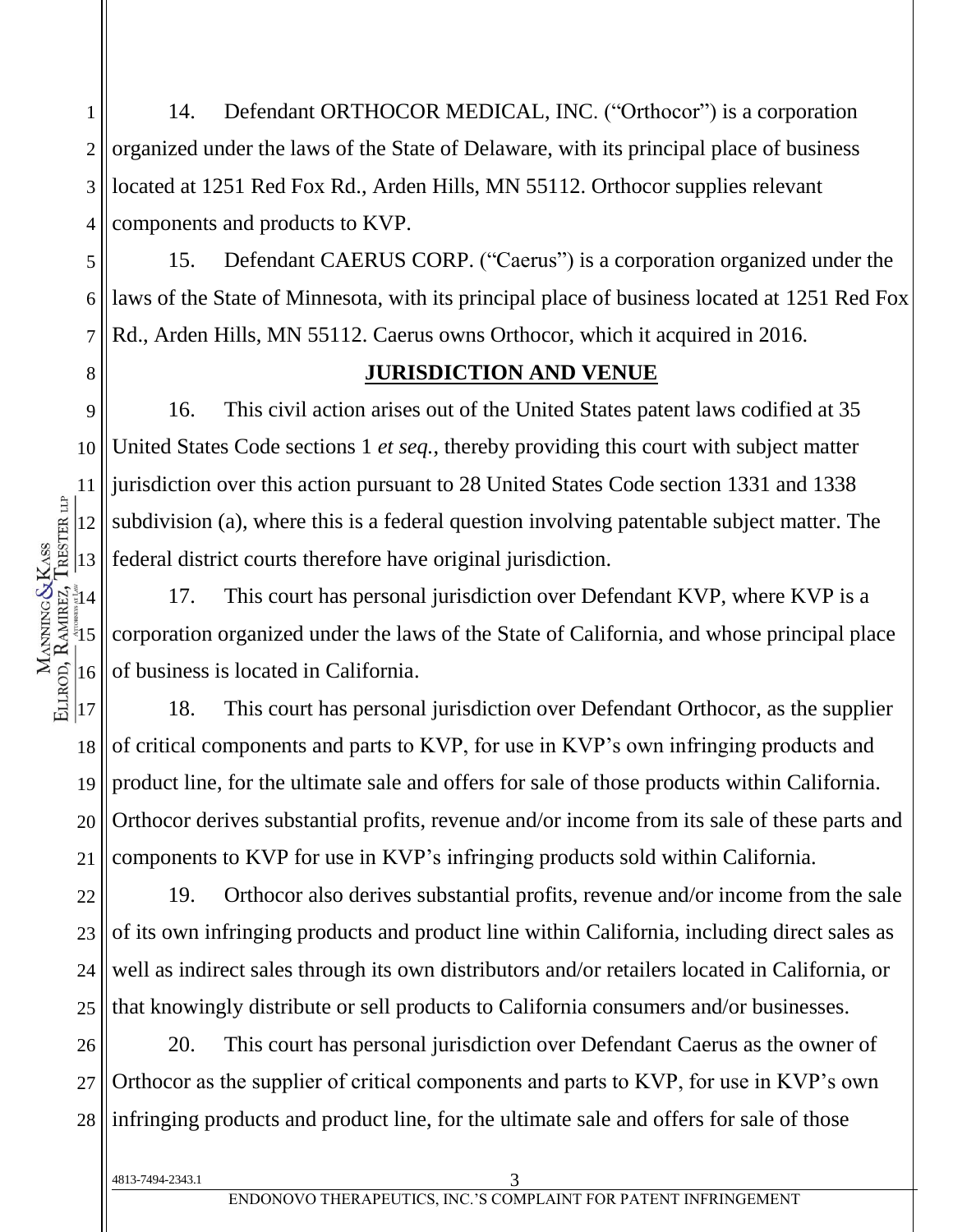1 2 3 products within California. Caerus, as the owner of Orthocor, also derives substantial profits, revenue and/or income from Orthocor's sale of these parts and components to KVP for use in KVP's infringing products sold within California.

4 5 6 7 8 21. Caerus also derives substantial profits, revenue and/or income from the sale of Orthocor's infringing products as well as its own infringing products and product line within California, including direct sales as well as indirect sales through its own distributors and/or retailers located in California, or that knowingly distribute or sell products to California consumers and/or businesses.

9 10 11 22. Venue is also proper in this court pursuant to 28 United States Code sections 1391 and 1400 where these Defendants reside, or have committed acts of infringement within this district and have a regular and established place of business.

### **FACTUAL BACKGROUND**

### RELEVANT INNOVATIONS

23. Dr. Arthur Pilla was an internationally recognized authority on non-invasive electrotherapy devices, who developed many products and patented technologies before his death in 2015.

17 18 19 24. During his life, Dr. Pilla conducted pioneering research in electromagnetic field (EMF) effects on living tissue and as of his death has already been awarded 16 patents with another 21 patents pending in the area of EMF therapeutics.

20 21 25. Dr. Pilla served as Scientist and Advisor to Ivivi Technologies ("Ivivi"). He patented several technologies during his time at Ivivi, assigning those patent rights to Ivivi.

22 23 26. Ivivi was a subsidiary of another company, ADM Tronics Unlimited, Inc. ("ADM").

24 25 26 27. Rio Grande Neurosciences, Inc. ("Rio") acquired certain Ivivi assets over the course of several years. By 2015 Rio had acquired all of Ivivi's PEMF technology based patents, which Rio had previously licensed.

27 28 28. Endonovo thereafter acquired these PEMF-based patent rights from Rio on December 22, 2017.

4813-7494-2343.1 4

12

13

 $\frac{3}{8}14$ 

MANNING&KASS<br>ELLROD, RAMREZ, TRESTER LIP

 $\frac{15}{2}$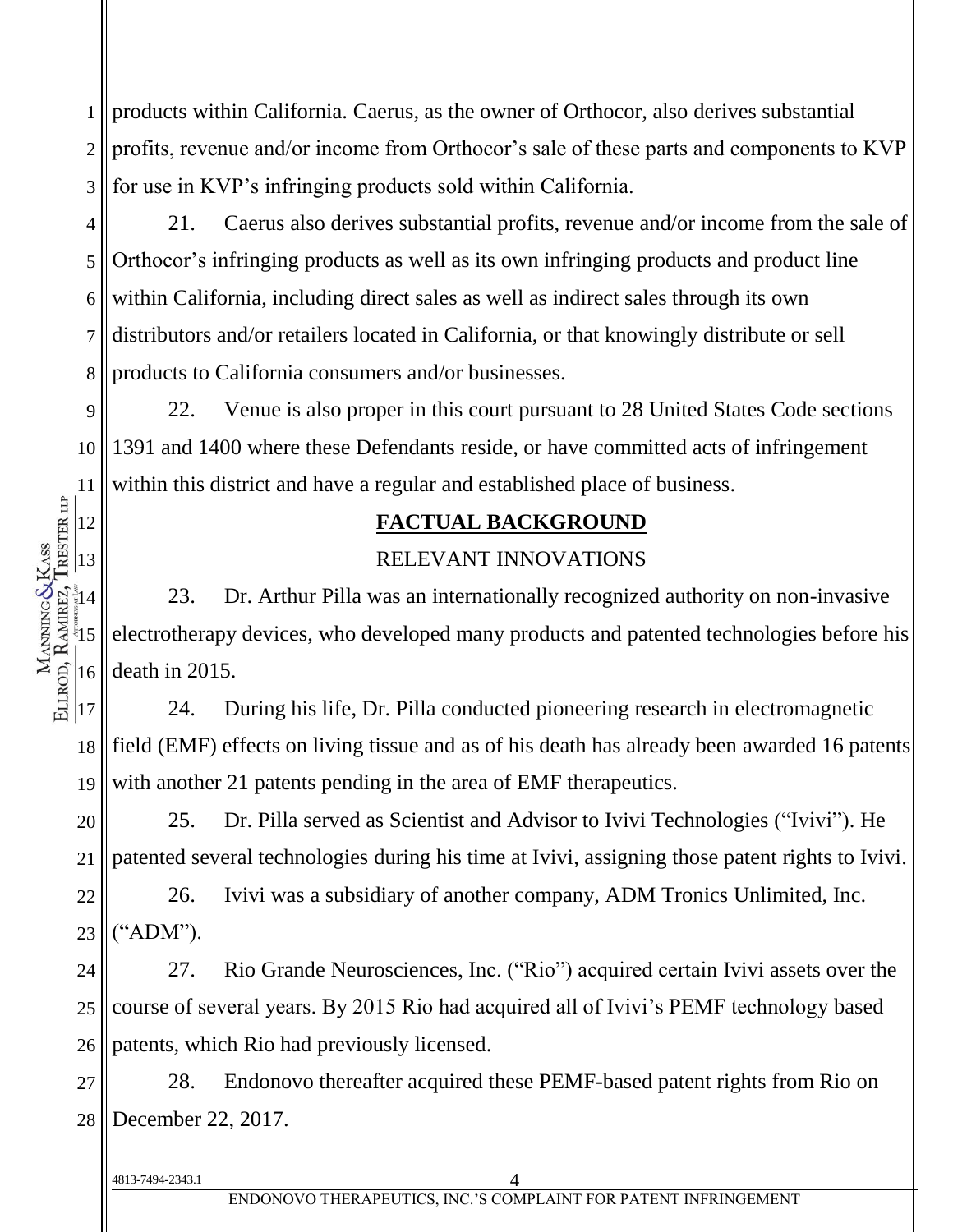1 2 3 4 29. Endonovo specifically acquired several patents which Defendants have been infringing and continue to infringe by creating, producing, manufacturing, importing, supplying, distributing, selling, reselling and/or offering to sell various infringing products or components contained therein which infringe alone or in combination.

#### PATENTS, ASSIGNMENT AND OWNERSHIP

30. The '574 Patent was granted on June 22, 2010.

7 8 9 31. All rights, title, and interest in the '574 Patent at the time it was granted, were assigned to Ivivi. Rio later acquired all rights, title and interest to the '574 Patent, which it then sold to Endonovo.

10 11 32. Since December 22, 2017 Endonovo has owned all rights, title and interest in the '574 Patent.

33. The '490 Patent was granted on July 20, 2010.

13  $\frac{3}{8}14$  $\frac{15}{2}$ 34. All rights, title, and interest in the '490 Patent at the time it was granted, were assigned to Ivivi. Rio later acquired all rights, title and interest to the '490 Patent, which it then sold to Endonovo.

16  $|17$ 35. Since December 22, 2017 Endonovo has owned all rights, title and interest in the '490 Patent.

36. The '385 Patent was granted on February 24, 2015.

19 20 21 37. All rights, title, and interest in the '385 Patent at the time it was granted, were assigned to Ivivi. Rio later acquired all rights, title and interest to the '385 Patent, which it then sold to Endonovo.

22 23 38. Since December 22, 2017 Endonovo has owned all rights, title and interest in the '385 Patent.

24

5

6

12

MANNING&KASS<br>ELLROD, RAMREZ, TRESTER LIP

18

39. The '096 Patent was granted on May 23, 2017.

25 26 27 40. All rights, title, and interest in the '096 Patent at the time it was granted, were assigned to Ivivi. Rio later acquired all rights, title and interest to the '096 Patent, which it then sold to Endonovo.

28

41. Since December 22, 2017 Endonovo has owned all rights, title and interest in

4813-7494-2343.1 5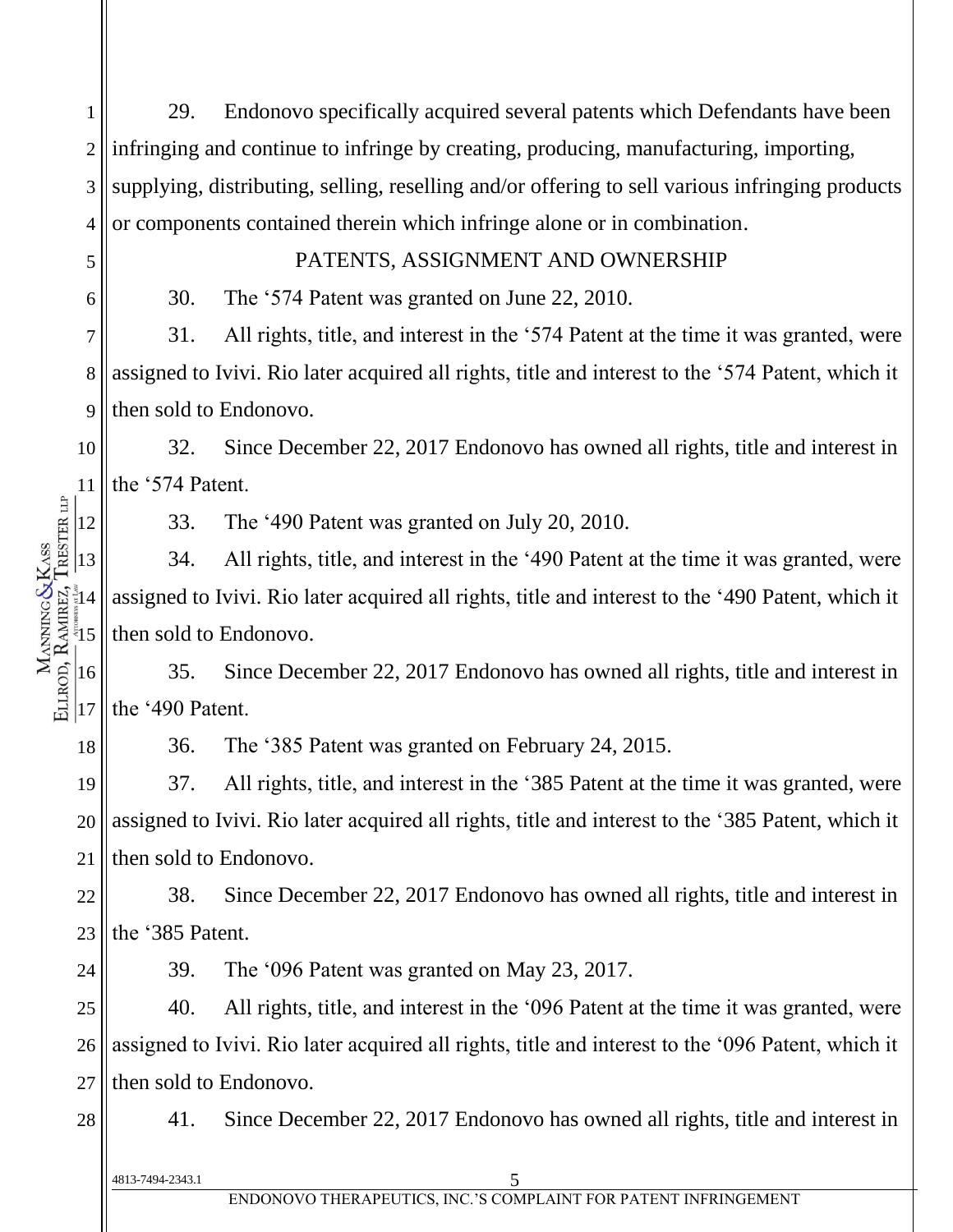1 the '096 Patent.

2

3

4

10

11

12

 $\frac{1}{3}$ 14

MANNING&KASS<br>ELLROD, RAMREZ, TRESTER LIP

17

42. The patents in paragraphs [30-42] are collectively referred to as the "Endonovo Patents."

#### KNOWLEDGE OF THE PATENTS

5 6 7 8 9 43. Dr. Pilla was a pioneer in the area of EMF technologies, including PEMF, and incorporating those technologies into healing and therapeutic devices and medical therapies. Anyone practicing in electromagnetic therapy research and product development is aware of Dr. Pilla and his research, since it forms the basis of all such technologies, and whose innovations have been patented in this and many other countries.

44. KVP's own website that has a frequently asked questions (FAQ) section, which states that the "time treatment" approach used in its infringing product line is based on Dr. Pilla's research, and advertises this same product line as patented technology.

13  $\frac{5}{3}$ 16 18 19 45. Orthocor and Caerus must be aware of Dr. Pilla's patents where Orthocor has tried to obtain patents in this same field, but has been significantly limited in the patent protection it has been able to obtain due to Dr. Pilla's own patents in the area. Orthocor has only been able to obtain a limited patent on the addition of a heating element into a PEMF based device. However, Orthocor's products, with or without any such heating element, still directly infringe the Endonovo Patents where they incorporate all parts of the patented PEMF-based apparatus and/or methods in those products or product line.

20 21 22 23 24 25 26 27 46. Orthocor also advertises its infringing products and product line as patented PEMF technology, without mentioning the heating element which Orthocor needed to obtain a patent in the first place. The advertisements establish that the therapeutic portion of the device and the portion worth offering for sale is the PEMF technology of the products or product line, irrespective of any heating component and/or element contained within those same products and/or product line. Orthocor and its parent company Caerus, know or certainly should know about the limitations of their own patents and the prior art which requires their patents to be so limited.

28

47. Defendants thus have knowledge, or should have knowledge of Endonovo's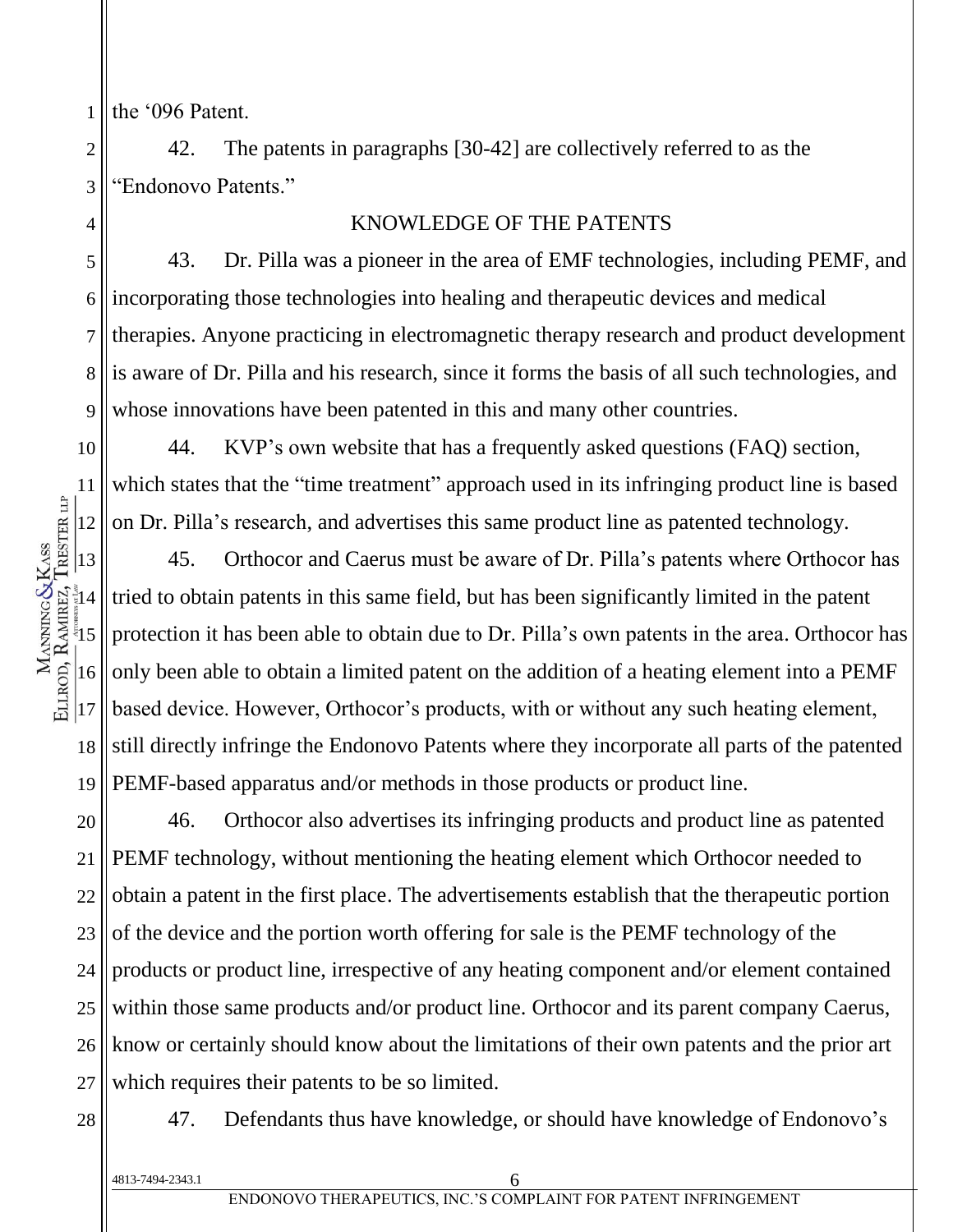Patents, and thus are willfully, knowingly and/or recklessly infringing Endonovo's Patents by and through their ongoing and continued wrongful activities.

# INFRINGING PRODUCTS AND TECHNOLOGIES

 48. Defendants make, market, import, use, sell, and/or offer for sale several products and related services within the United States, including this district, which infringe Endonovo's Patents.

MANNING&KASS<br>ELLROD, RAMREZ, TRESTER LIP

 49. KVP makes, markets, uses, sells and offers for sale a product it refers to as its KVP Cura line, including, but not limited to the KVP Cura Patch. KVP has trademarked the KVP Cura name it uses to refer to its infringing products and/or product line, a picture of KVP's infringing product line and advertisement for the same is shown below.

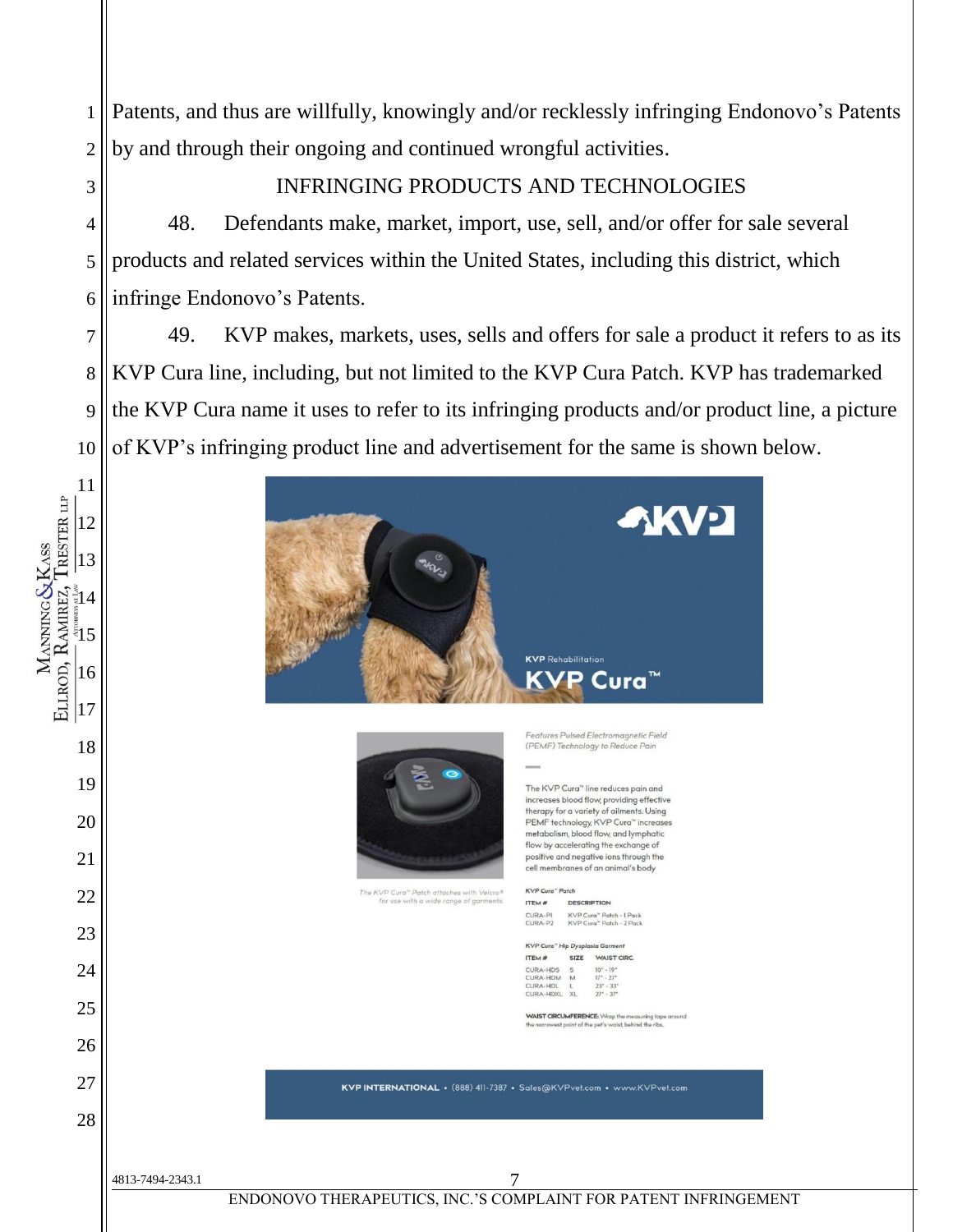1 2 3 4 5 6 7 50. The KVP Cura line infringes, where according to KVP's own website, "the KVP Cura line reduces pain and increases blood flow, providing effective therapy for a variety of ailments. Using PEMF technology, KVP Cura increases metabolism, blood flow, and lymphatic flow by accelerating the exchange of positive and negative ions through the cell membranes of an animal's body." Thus, the product line includes PEMF technology used for treating various ailments in exactly the same way as intended by the Endonovo Patents.

8 9 10 11 12 13  $\frac{1}{3}$ 14 51. The KVP Cura line includes a "KVP Cura Patch which attaches with Velcro for use with a wide variety of garments" according to KVP's own website, where the Patch itself contains the PEMF technology. The Patch itself infringes certain claims of the Endonovo Patents, and can also be combined with a variety of therapeutic devices, where the combination infringes Endonovo's patents. By instructing and/or encouraging a consumer and/or other user to combine or otherwise use a product in a particular way, KVP also indirectly infringes upon method claims within Endonovo's Patents.

 $\frac{15}{2}$ 16 18 52. Endonovo is informed and believes, and on that basis alleges, that KVP sought a trademark on its Cura name in October of 2017, and thus on or around this same time it also began marketing, making, using, selling and offering for sale the relevant infringing products and product line.

19 20 21 22 23 24 53. Orthocor supplies KVP with components for use in the KVP Cura products and product line, including components with the PEMF technology built within, which either infringe the Endonovo Patents themselves, or infringe when used in combination with other components contained within the KVP Cura product line, where Orthocor encourages and/or instructs KVP to combine the components to create the infringing products and/or product line.

25 26 27 28 54. Orthocor has also developed its own line of PEMF products, which infringe the Endonovo Patents. Orthocor refers to this line of products as "The OrthoCor Active System." Orthocor sells and markets this "system" as a PEMF therapy used for pain relief targeting at least seven locations or "pain sites" on the body including the ankle, back,

17

ELLROD, RAMIREZ, TRESTER LIP MANNING&KASS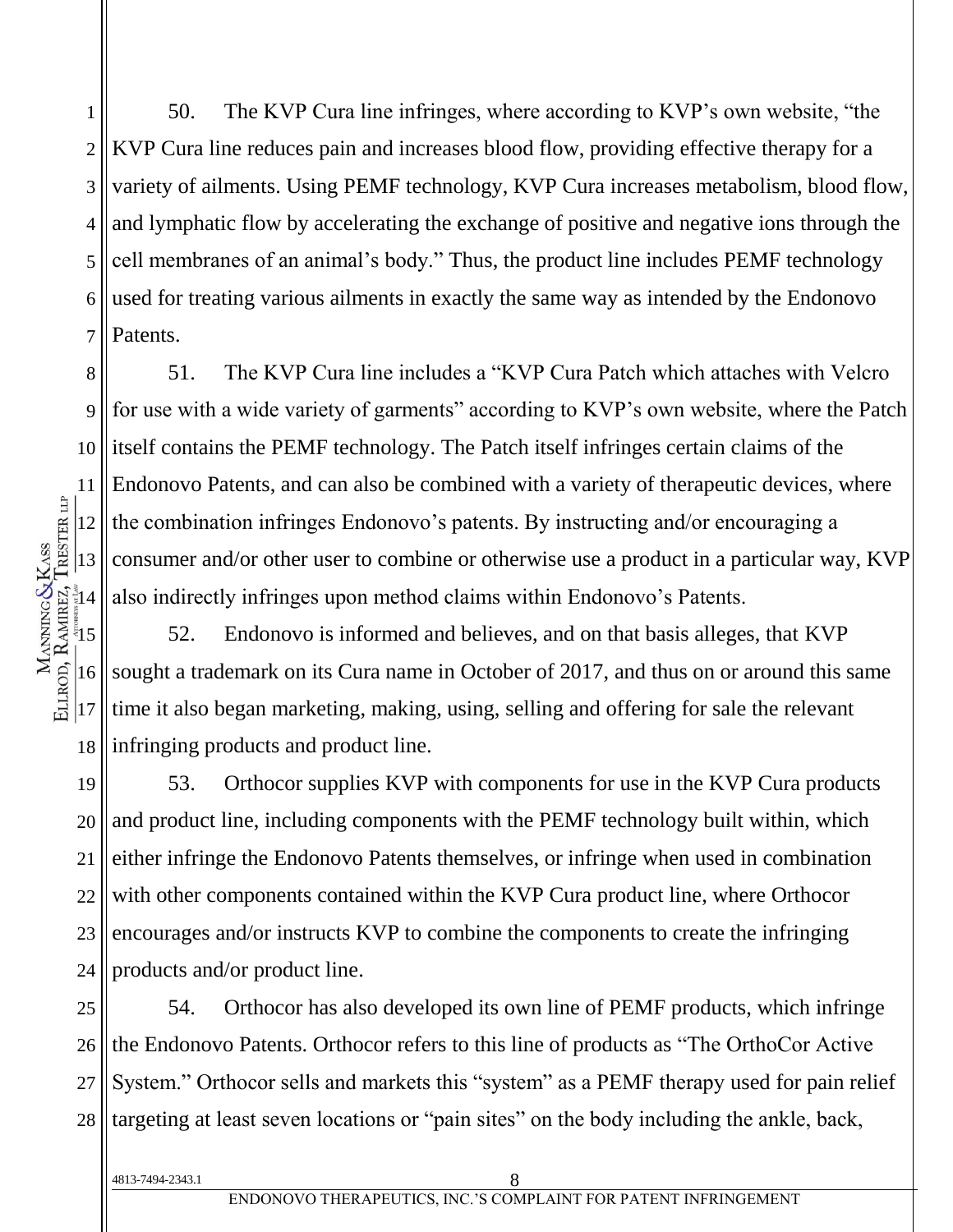knee, wrist, elbow, shoulder, and neck. "The OrthoCor Active System" for the back and knee are shown below.



 $|17$ 18 19 20 21 22 23 55. "The OrthoCor Active System," according to Orthocor's own website, is based on PEMF therapy which Orthocor also claims to have patented. However, Orthocor was only able to obtain a small subset of patents which all require the addition of a heating element into a PEMF device, and where such addition still does not save its products or product line from infringing upon the Endonovo Patents where all of the elements of the claims in these patents are otherwise met, regardless of whether the heating element is also included or not.

24 25 26 27 56. Despite knowing that its patents definitely require the additional heating component, at the very least, Orthocor does not mention this heating element as part of its "Active System" on its website, but instead claims the system is based on patented PEMF therapy. But the PEMF therapy is what is essentially patented by the Endonovo Patents.

28

1

2

3

4

5

6

7

8

9

10

11

12

13

 $\frac{2}{3}14$ 

MANNING&KASS<br>ELLROD, RAMREZ, TRESTER LIP

 $\frac{15}{2}$ 

16

57. Orthocor has marketed, made, used, sold and offered for sale various

4813-7494-2343.1 9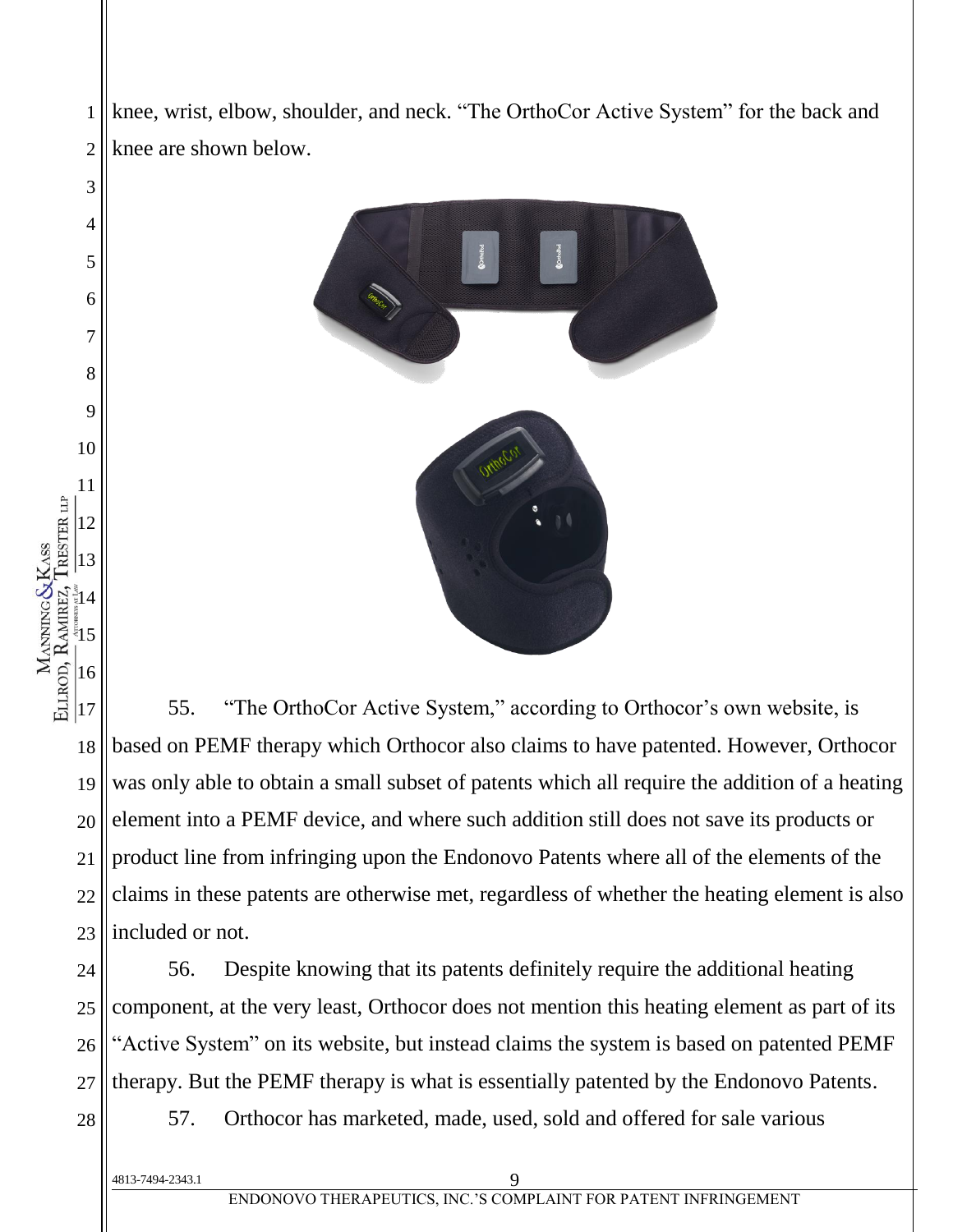1 2 3 4 infringing products contained within this "Active System" product line for several years. It is believed that Orthocor may have taken advantage of Dr. Pilla's deteriorating health and Rio's slow and drawn out acquisition of Ivivi's PEMF Patents as well as its later sale of these assets to Endonovo.

58. Once Endonovo had acquired these patent rights, it sought to determine the extent to which Orthocor had knowingly infringed upon those patents.

7 8 9 10 11 59. Caerus acquired Orthocor in 2016. It continued to make, use, sell and/or offer for sale the infringing products of the "OrthoCor Active System." It also makes, uses, sells and/or offers for sale its own infringing products and product line, which it refers to as the "EMbrace Relief System," the "EMpower Device," and the "EMbrace L'il Back System." The "EMpower Device" is shown below.



60. The "EMbrace Relief System" refers to a device which can be for therapy on the Hip, Back and/or Shoulder area of a dog or similar animal. The "EMbrace Relief System" is shown below.

4813-7494-2343.1 10

5

6

12

13

 $\frac{2}{3}14$ 

MANNING&KASS<br>ELLROD, RAMREZ, TRESTER LIP

 $\frac{15}{2}$ 

16

 $|17$ 

18

19

20

21

22

23

24

25

26

27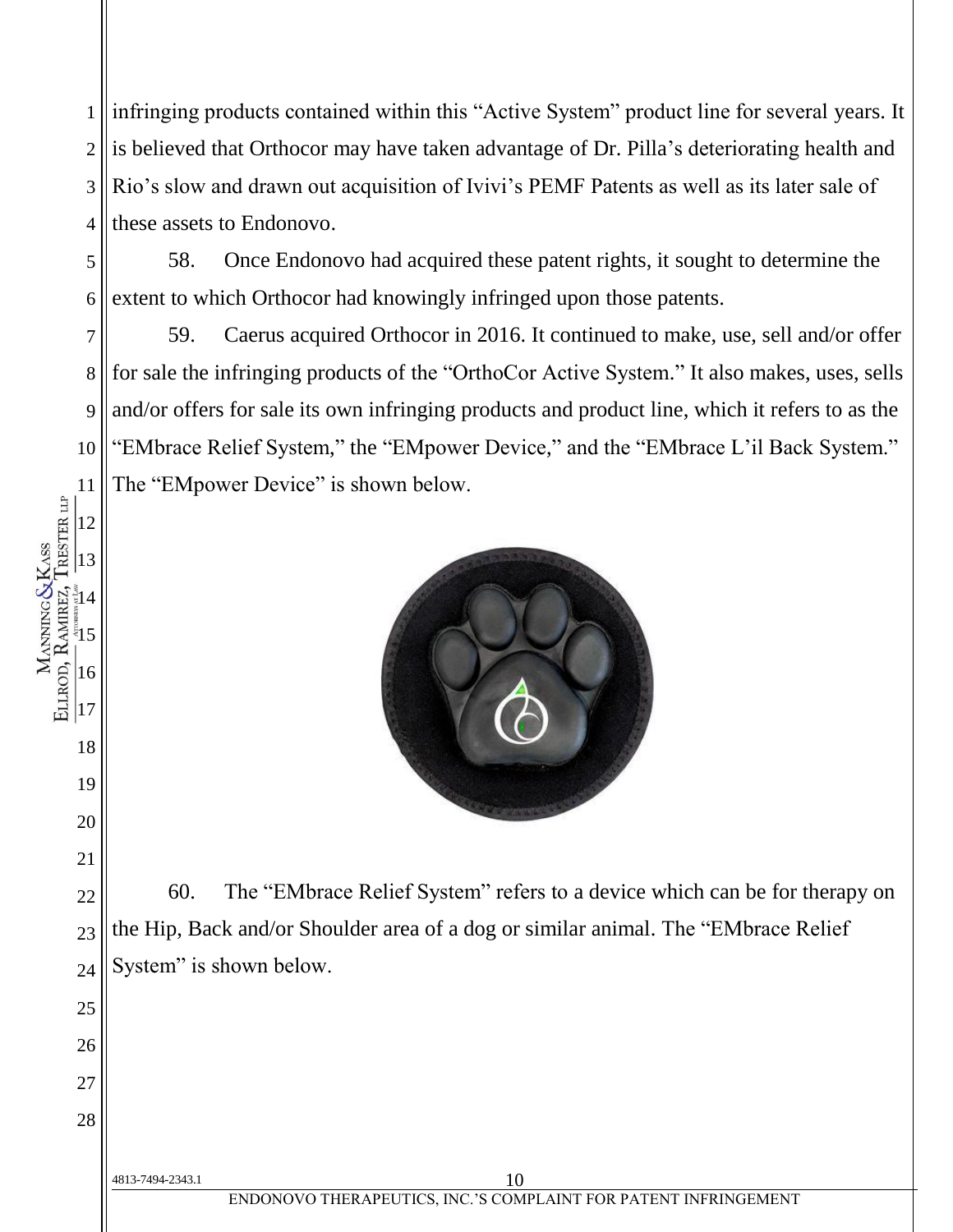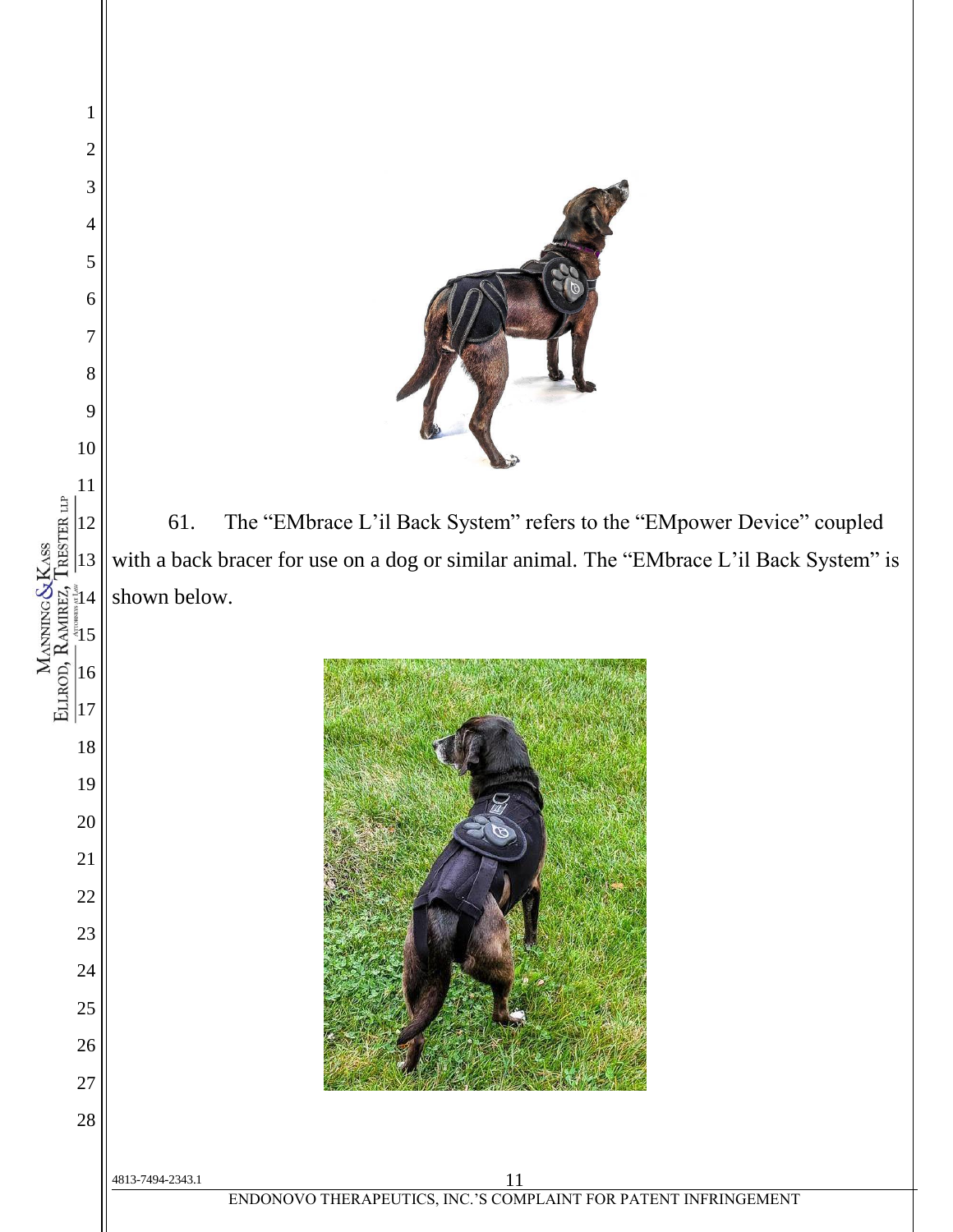1 2 3 4 5 62. Defendants, and each of them, have been and are now infringing, and will continue to infringe, the Endonovo Patents in this judicial district as well as elsewhere in California and in the United States, by, among other things, making, manufacturing, using, importing, selling, marketing, and/or offering for sale these products, or variations thereon (collectively referred to herein as the "Accused Products.")

6 8 63. In addition to directly infringing the Endonovo Patents under 35 United States Code section 271, subdivision (a), either literally or under the doctrine of equivalents, or both, Defendants indirectly infringe all Endonovo Patents either literally or under the doctrine of equivalents, or both, by instructing, directing, and/or requiring others, including customers, purchasers, users, and developers, to perform all or some of the steps of the method claims of the Endonovo Patents.

12 13  $\frac{2}{3}14$  $\frac{15}{2}$ 16  $|17$ 64. Moreover, Endonovo alleges that Defendants all had knowledge of the Endonovo Patents and willfully infringed upon these patents, taking advantage of the failing health of Dr. Pilla followed by a lengthy transition in the ownership of Dr. Pilla's PEMF patents which provided these Defendants with substantial time to make, market and/or sell these infringing products and technologies, thus deriving a significant amount of profits, revenue and/or income from the sale of these infringing products.

### **INFRINGEMENT CLAIMS**

# COUNT I

# **(Direct Infringement of the '574 Patent pursuant to 35 U.S.C. §271(a).)**

65. Endonovo repeats, realleges, and incorporates by reference, as if fully set forth herein, the allegations of all preceding paragraphs, as set forth above.

23 26 66. Defendants, and each of them, have infringed and continue to infringe one or more of the claims of the '574 patent, by making, using, selling and/or offering for sale within the United States, or otherwise importing into the United States, the infringing products, and/or infringing components of those products, in violation of 35 United States Code, section 271, subdivision (a).

28

27

7

9

10

11

MANNING&KASS<br>ELLROD, RAMREZ, TRESTER LIP

18

19

20

21

22

24

25

67. Defendants' infringement of the '574 Patent is based on literal infringement or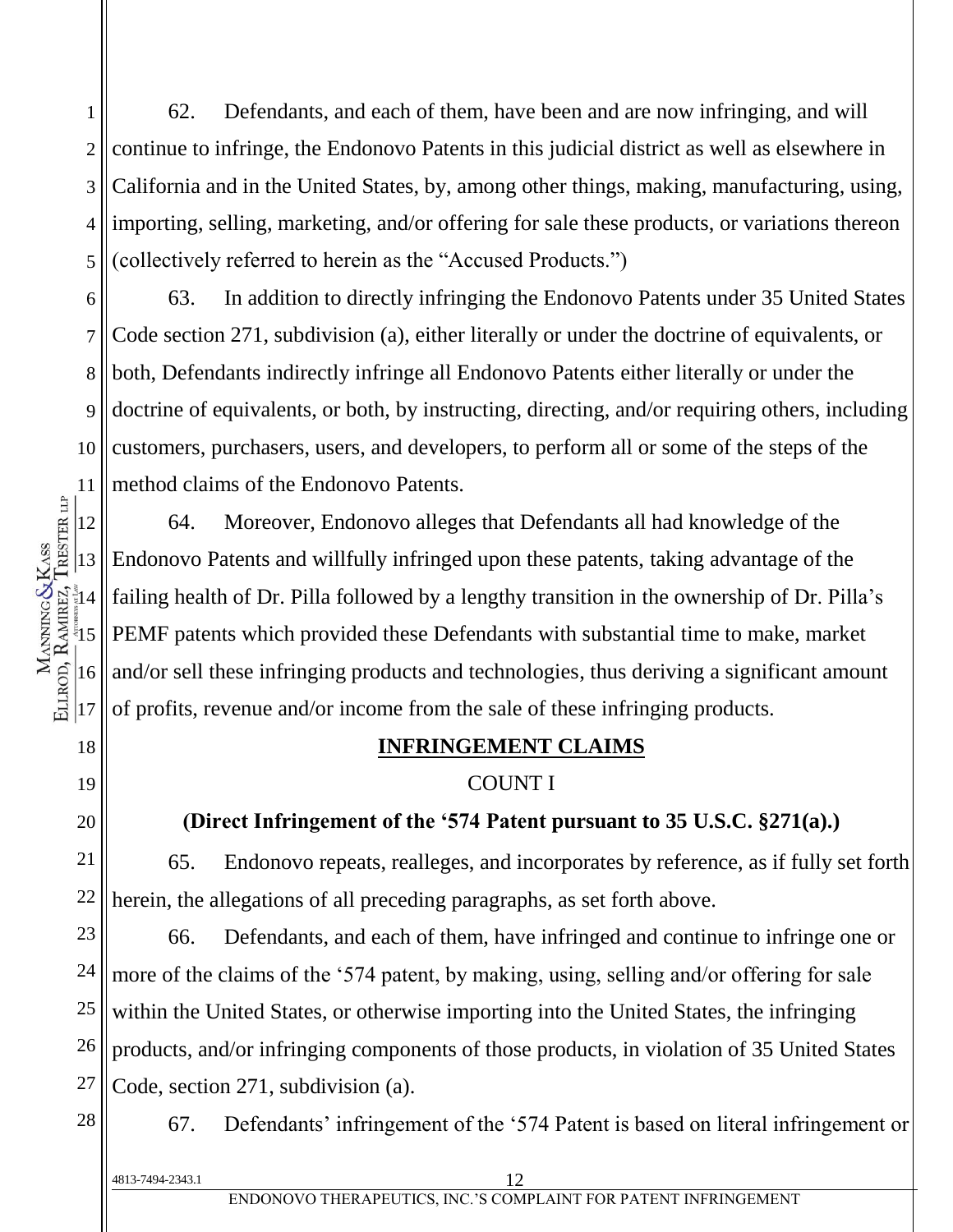1 infringement under the doctrine of equivalents, or both.

2 3 4 68. Defendants' acts of making, using, selling and/or offering for sale or otherwise importing the infringing products and/or related services, have been done without license, and without the permission, consent, or authorization of Endonovo.

5 6 7 8 9 10 69. Defendants' infringement includes, but is not limited to, the manufacture, use, importation, sale, and offer for sale of products contained in the "KVP Cura" line, including but not limited to the "KVP Cura Patch," as well as any KVP braces and therapeutic devices made for the "KVP Cura Patch" or with a place such that the 'KVP Cura Patch" will attach, the "OrthoCor Active System," including all devices which make up this "Active System" line of products, including those which attach on or around, and target therapy to the ankle, knee, back, neck, elbow, wrist, and/or shoulder, the "EMbrace Relief System," including each part of that system for use on the Hip, Back, and/or Shoulder, the "EMpower Device," which can be used in combination with other therapeutic devices to target various areas of the body, and the "EMbrace L'il Back System," which incorporates the PEMF device into the therapeutic back brace to create a new infringing product. These products are collectively referred to as the "'574 Infringing Products."

18 19 20 21 22 23 24 25 26 27 28 70. The '574 Infringing Products infringe the '574 Patent because each of these products either practices and/or utilizes a method for using an electromagnetic treatment inductive apparatus, where that method comprises the steps of (1) combining at least one inductive apparatus with a therapeutic device, wherein said therapeutic device is positioned in proximity to a target pathway structure, (2) configuring at least one waveform according to a mathematical model having at least one waveform parameter, said at least one waveform to be coupled to said target pathway structure, (3) choosing a value of said at least one waveform parameter to satisfy a signal to noise ratio model, so that said at least waveform is configured to be detectable in said target pathway structure above background activity in said target pathway structure, (4) generating an electromagnetic signal from said configured at least one waveform, (5) and coupling said electromagnetic signal to said

MANNING&KASS<br>ELLROD, RAMREZ, TRESTER LIP 12 13  $\frac{2}{3}14$  $\frac{5}{3}$ 16  $|17$ 

11

4813-7494-2343.1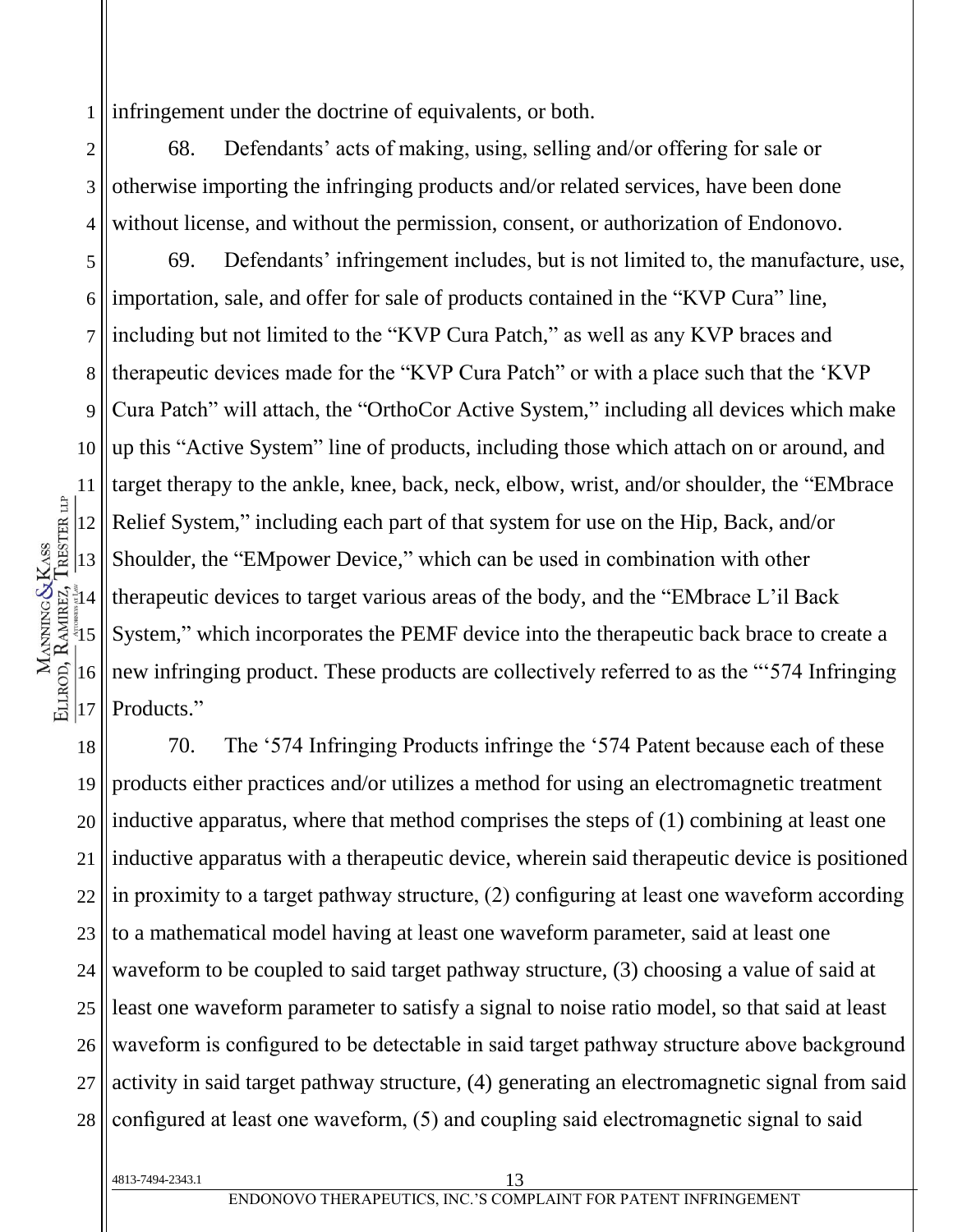1 2 target pathway structure using said at least one inductive apparatus device thereby providing treatment.

3 4 5 6 7 8 9 10 71. Each of the '574 Infringing Products uses and/or incorporates this method, where each one combines an inductive apparatus either built into some kind of therapeutic device, or that is provided on a patch or other component which can then be attached or secured to such a device, while positioned or "coupled" near the location requiring therapy, referred to as the "target pathway structure," and where the inductive device thereby generates an EM signal based on at least one waveform with at least one parameter satisfying signal to noise ratios such that the location to be healed will detect such a waveform in order to have any healing and/or therapeutic effect on that area (which explains how the necessary PEMF technology in these products must work to be effective in the first place).

72. Endonovo is informed and believes, and on that basis alleges, that Defendants, and each of them, have gained substantial profits and revenue, and subjected Endonovo to lost profits and revenue through loss of sales of its own products by virtue of their infringement of the '574 Patent.

18 19 20 21 73. Endonovo has been harmed and sustained damages as a direct and proximate result of Defendants' infringement of the '574 Patent. Endonovo is thus entitled to monetary compensation for Defendants' infringement in an amount to be determined to compensate for Endonovo's lost sales and profits and/or the profits and revenue gained by Defendants through their infringement of the '574 Patent.

22 23 24 25 26 74. Endonovo is informed and believes, and on that basis alleges, that the infringement of the '574 Patent by Defendants, and each of them, is and has been intentional, willful and without regard to Endonovo's rights. Defendants, and each of them, are aware of Dr. Pilla and his pioneering EMF research and the patents he obtained while conducting that research, which Endonovo now owns.

27 28 75. Despite Defendants' knowledge of the Endonovo Patents, Defendants, and each of them, have sold and continue to sell the '574 Infringing Products and related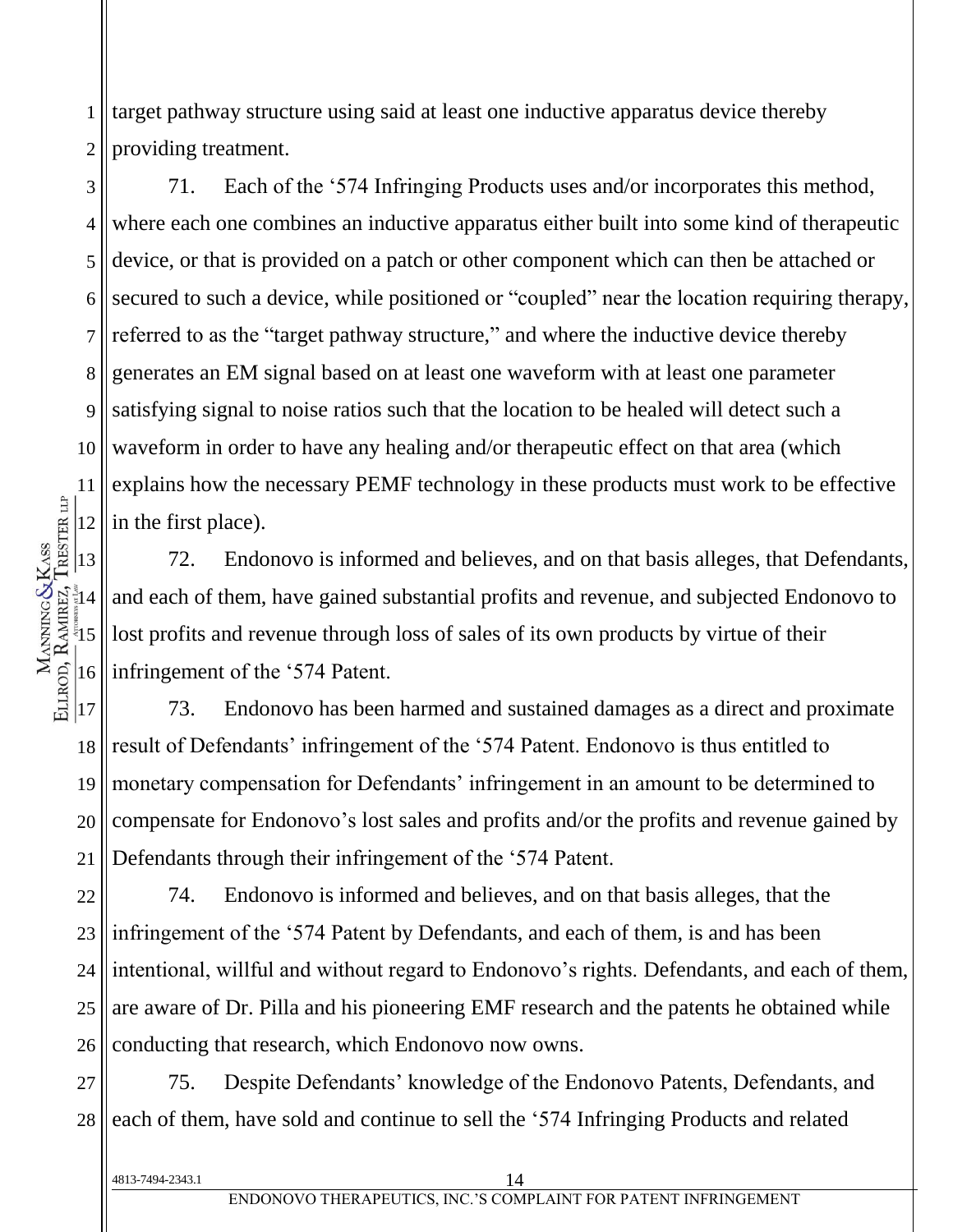1 2 3 4 5 services in complete and reckless disregard of Endonovo's patent rights. As such, Defendants have acted recklessly and continue to willfully, wantonly, and deliberately engage in acts of infringement of the '574 Patent, justifying an award for increased monetary damages pursuant to 35 United States Code, section 284, as well as attorneys' fees and costs pursuant to 35 United States Code, section 285.

6 7 8 9 10 11 12 13  $\frac{1}{3}14$ 76. As a result of Defendants' unlawful activities, Endonovo has suffered and will continue to suffer irreparable harm for which there is no adequate remedy at law. Endonovo competes with Defendants in these areas of developing medical device technologies and/or therapies. Endonovo currently licenses use of the '574 Patent and is engaged in the licensing of its patent portfolio generally. Defendants' continued infringement of the '574 Patent causes, and will continue to cause, harm to Endonovo in various ways, including but not limited to, price erosion, loss of goodwill, damage to reputation, lost business opportunities, lost revenue and income from the sale of its own products, and increased direct and/or indirect competition.

 $\frac{15}{2}$ 16 17 18 19 20 77. Monetary compensation alone for the damages incurred due to the harm caused by Defendants' infringing activities is, and will continue to be, insufficient to compensate Endonovo for these harms. Endonovo is therefore entitled to preliminary and/or permanent injunctive relief. Unless enjoined, Defendants will continue their infringing activities and conduct. Thus, injunctive relief is necessary to protect Endonovo from ongoing injury and further damages.

#### COUNT II

21

MANNING&KASS<br>ELLROD, RAMREZ, TRESTER LIP

22

28

# **(Indirect Infringement of the '574 Patent pursuant to 35 U.S.C. §271(b).)**

23 24 78. Endonovo repeats, realleges, and incorporates by reference, as if fully set forth herein, the allegations of all preceding paragraphs, as set forth above.

25 26 27 79. Defendants, and each of them, have induced and continue to induce infringement of one or more of the claims of the '574 Patent, in violation of 35 United States Code, section 271, subdivision (b).

80. In addition to their direct infringement, Defendants have indirectly infringed,

| 4813-7494-2343.1 |                                                                 |
|------------------|-----------------------------------------------------------------|
|                  | ENDONOVO THERAPEUTICS. INC.'S COMPLAINT FOR PATENT INFRINGEMENT |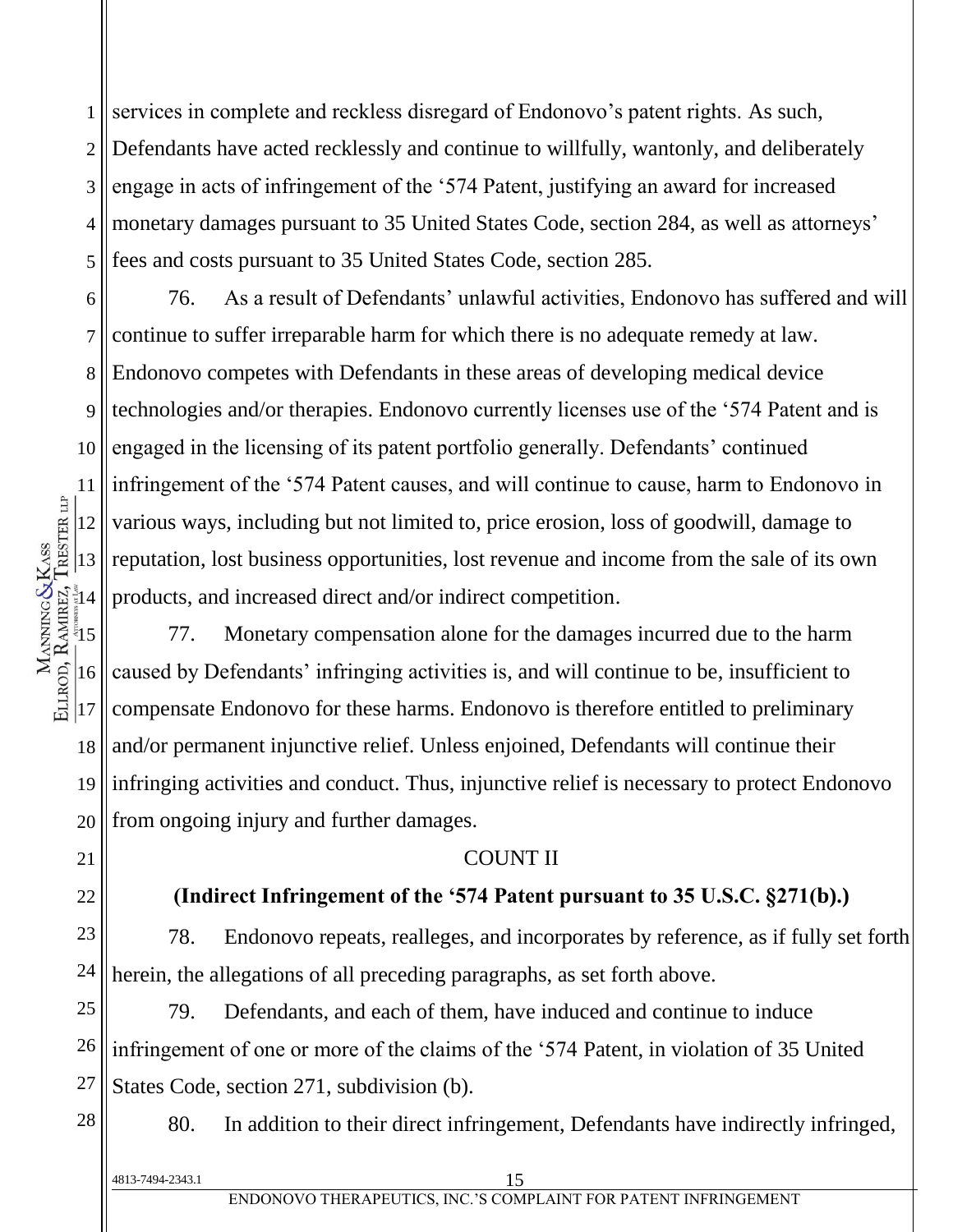1 2 3 4 5 6 7 8 and will continue to indirectly infringe the '574 Patent by supplying components and otherwise instructing, directing and/or requiring others, including each of the other Defendants, as well as other suppliers, resellers, developers, distributors, customers, purchasers, consumers and/or other users to perform some or part of the steps of the '574 Patent's method claims, whether literally or under the doctrine of equivalents, where all such steps of the method claims are performed either by the Defendants or its suppliers, resellers, developers, distributors, customers, purchasers, consumers and/or other users, or some combination thereof.

9 10 11 12 13  $\frac{3}{5}14$ 81. Endonovo is informed and believes, and on that basis alleges, that Defendants, and each of them, knew or were willfully blind to the fact that they each were inducing others, including each other, as well as other suppliers, resellers, developers, distributors, customers, purchasers, consumers and/or other users to infringe by practicing either themselves or in conjunction with Defendants, one or more of the method claims of the '574 Patent.

 $\frac{15}{2}$ 16  $|17$ 18 19 20 21 22 23 24 25 82. Endonovo is informed and believes, and on that basis alleges, that Defendants, and each of them, knowingly and actively aided and abetted the direct infringement of the '574 Patent by instructing, directing, encouraging, and/or requiring others, including each of the other Defendants, as well as other suppliers, resellers, developers, distributors, customers, purchasers, consumers and/or other users to use the '574 Infringing Products. Such instruction and/or encouragement included, but was not limited to, advising third parties to use the '574 Infringing Products in an infringing manner, and distributing various guidelines and procedures to third parties explaining or instructing those parties on how to use the '574 Infringing Products in an infringing manner, providing mechanisms through which third parties could or may infringe the '574 Patent, as well as by advertising and promoting the use of the '574 Infringing Products in an infringing manner.

26 27 28 83. Examples of wrongful instruction, encouragement, advertisement, and distribution of guidelines can be seen on Defendants' websites, advertisements for the '574 Infringing Products, as well as Defendants' own FAQ sheets, brochures, User Guides and

MANNING&KASS<br>ELLROD, RAMREZ, TRESTER LIP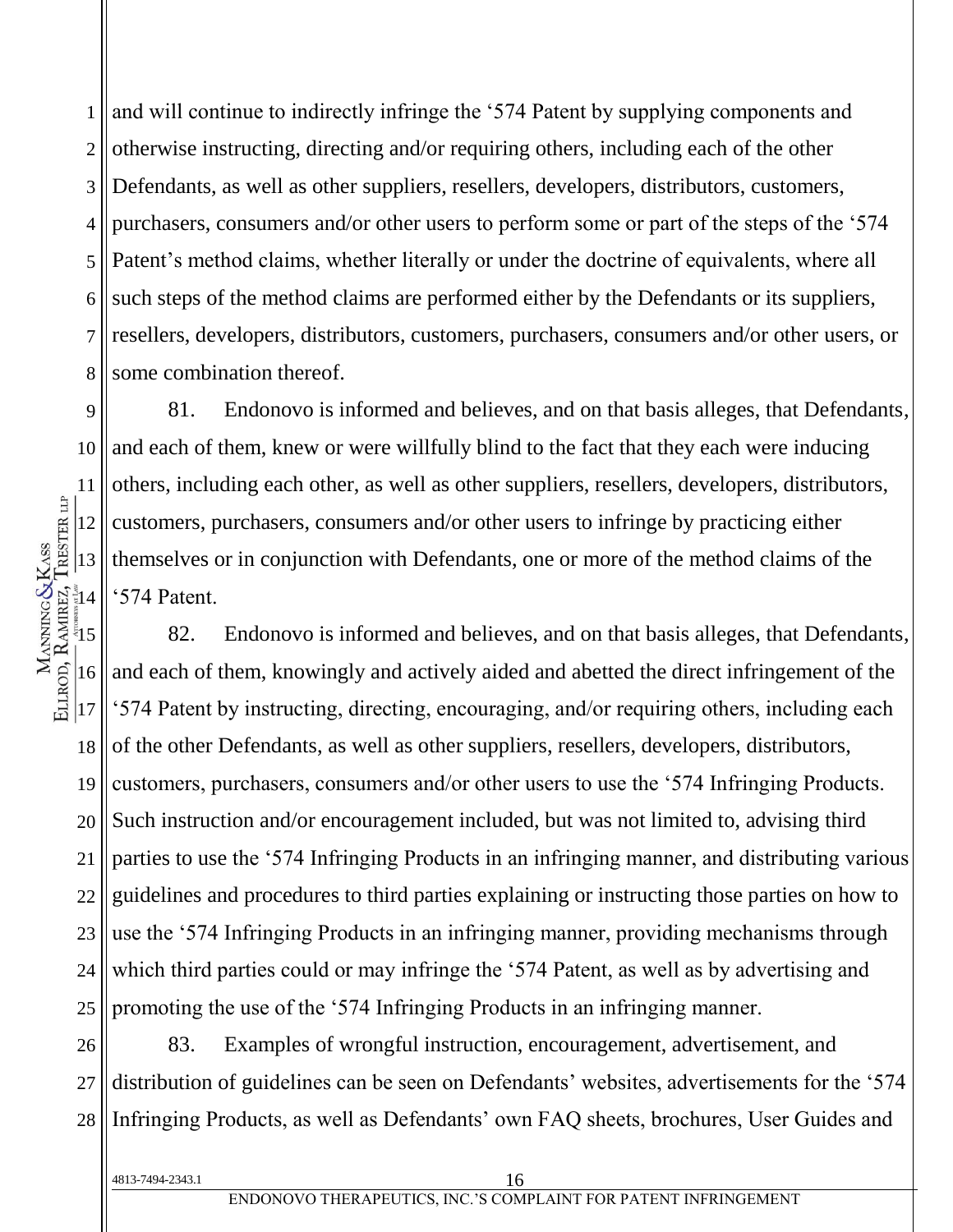1 2 3 4 Instruction Sheets for the '574 Infringing Products, which, among other things, instructs, and/or encourages combining the PEMF inductive devices to a brace or other therapeutic device and/or item which is thereafter placed by the instructions near the location of the injured area requiring the therapy.

5 6 7 8 84. Endonovo is informed and believes, and on that basis alleges, that Defendants, and each of them, have gained substantial profits and revenue, and subjected Endonovo to lost profits and revenue through loss of sales of its own products by virtue of their indirect infringing activities involving the '574 Patent.

9 10 11 85. Endonovo has been harmed and sustained damages as a direct and proximate result of Defendants' infringement of the '574 Patent. Endonovo is thus entitled to monetary compensation for Defendants' infringement in an amount to be determined to compensate for Endonovo's lost sales and profits and/or the profits and revenue gained by Defendants through their indirect infringing activities involving the '574 Patent.

86. Where Defendants have acted recklessly and continue to willfully, wantonly, and deliberately engage in acts of indirect infringement of the '574 Patent, an award for increased monetary damages pursuant to 35 United States Code, section 284, as well as attorneys' fees and costs pursuant to 35 United States Code, section 285, is justified.

19 20 21 87. Where such indirect infringement also threatens to damage Endonovo in ways that cannot be adequately compensated by monetary compensation alone, Endonovo also requests and is entitled to preliminary and/or permanent injunctive relief from Defendants' ongoing infringing activities.

#### COUNT III

**(Direct Infringement of the '490 Patent pursuant to 35 U.S.C. §271(a).)**

24 25 88. Endonovo repeats, realleges, and incorporates by reference, as if fully set forth herein, the allegations of all preceding paragraphs, as set forth above.

26 27 28 89. Defendants, and each of them, have infringed and continue to infringe one or more of the claims of the '490 patent, by making, using, selling and/or offering for sale within the United States, or otherwise importing into the United States, the infringing

22

23

4813-7494-2343.1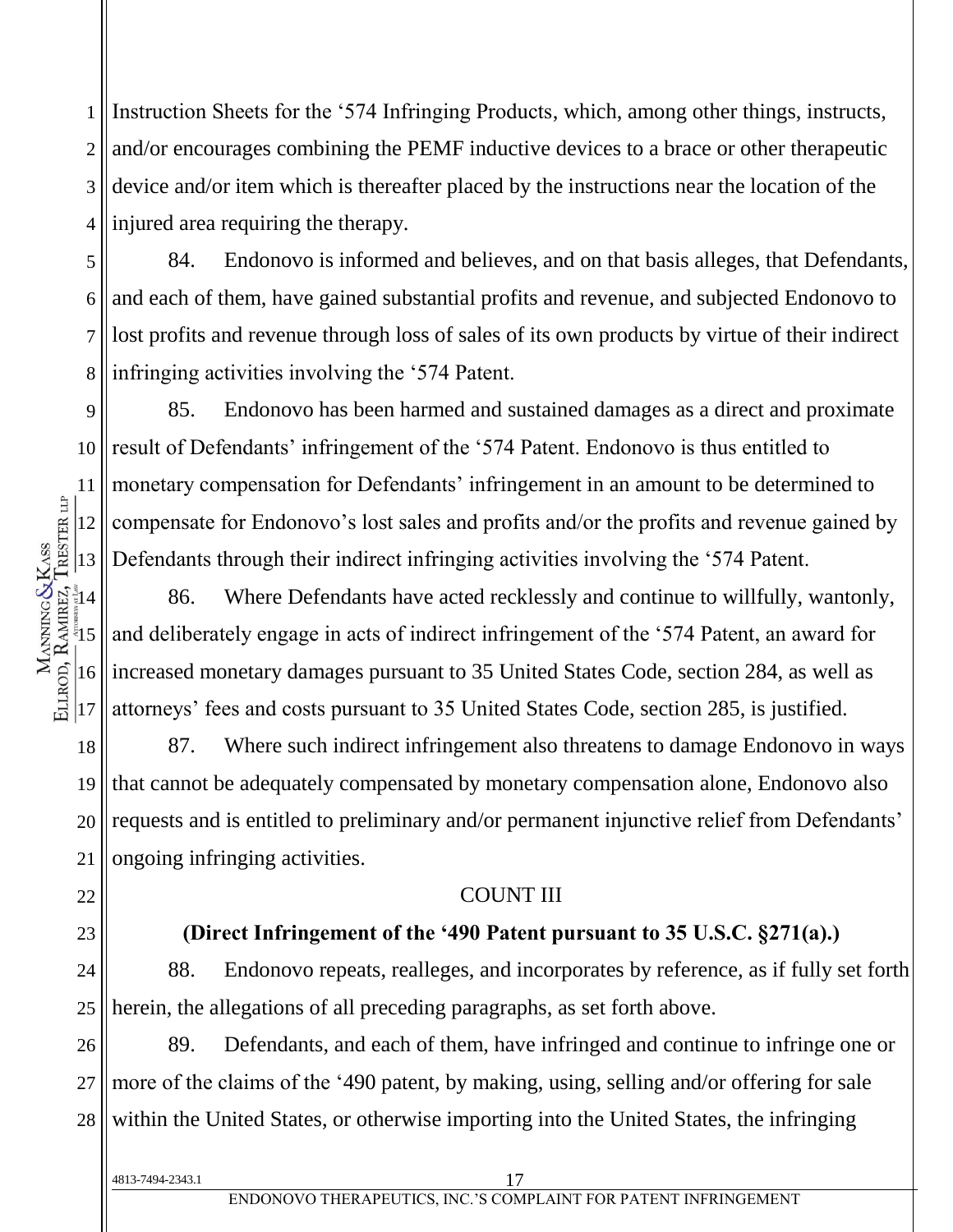1 2 products, and/or infringing components of those products, in violation of 35 United States Code, section 271, subdivision (a).

3 4 90. Defendants' infringement of the '490 Patent is based on literal infringement or infringement under the doctrine of equivalents, or both.

5 6 7 91. Defendants' acts of making, using, selling and/or offering for sale or otherwise importing the infringing products and/or related services, have been done without license, and without the permission, consent, or authorization of Endonovo.

8 9 10 11 12 13  $\frac{2}{3}14$  $\frac{15}{2}$ 16  $|17$ 18 19 20 92. Defendants' infringement includes, but is not limited to, the manufacture, use, importation, sale, and offer for sale of products contained in the "KVP Cura" line, including but not limited to all therapeutic braces and other devices which are used in combination with the "KVP Cura Patch," or any KVP braces and therapeutic devices for which the PEMF technology is directly build into said brace or device, the "OrthoCor Active System," including all devices which make up this "Active System" line of products, including those which attach on or around, and target therapy to the ankle, knee, back, neck, elbow, wrist, and/or shoulder, the "EMbrace Relief System," including each part of that system for use on the Hip, Back, and/or Shoulder, as long as each is combined with the "EMpower Device," or that same device when used in combination with any of Caerus' braces or other form fitting therapeutic devices or garments, including the "EMbrace L'il Back System," which incorporates the PEMF device into the therapeutic back brace. These products are collectively referred to as the "'490 Infringing Products."

21 22 23 24 25 26 27 28 93. The '490 Infringing Products infringe the '490 Patent because each one is an electromagnetic treatment apparatus for animals and humans comprising (1) a waveform configuration means for configuring at least one waveform to be coupled to a target pathway structure according to a mathematical model having at least one waveform parameter capable of being chosen to satisfy a Signal to Noise Ratio model so that said at least one waveform is configured to be detectable in said target structure above background activity in said target pathway structure, (2) at least one coupling device connected to said waveform configuration means by at least one connecting means for generating an

ELLROD, RAMIREZ, TRESTER LIP MANNING & KASS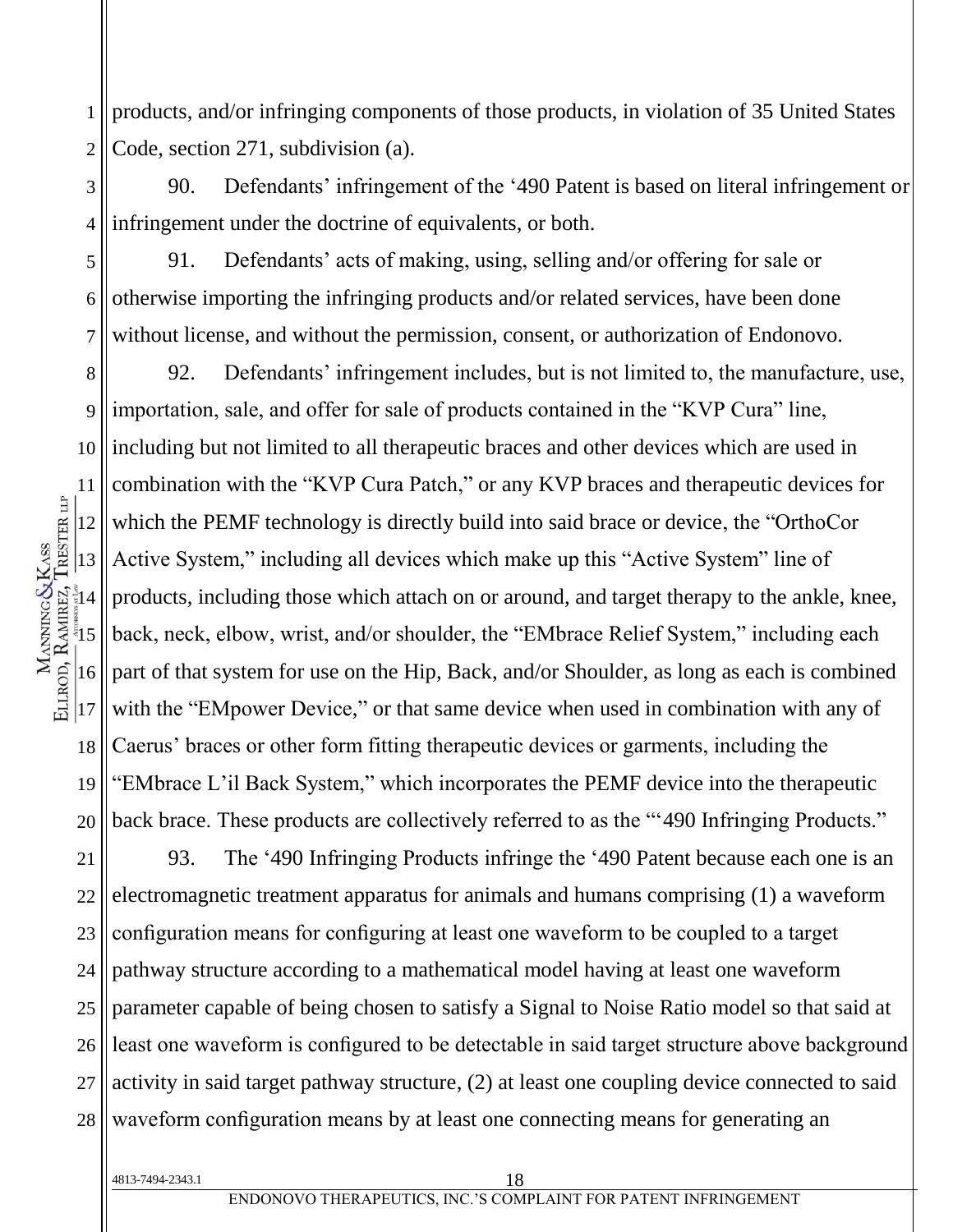1 2 3 electromagnetic signal from said configured at least one waveform and for coupling said electromagnetic signal to said target pathway structure, and (3) a positioning device wherein said at least one coupling device is integral to said positioning device.

94. Each of the '490 Infringing Products involves an electromagnetic treatment apparatus for an animal or human in which PEMF therapy is used, and thereby comprises a waveform configuration means in which at least one parameter is chosen and configured to satisfy signal to noise ratio such that the signal will be detectable by the "target structure" and which will be coupled to the target pathway structure, that is, the area of the body to be healed or requiring therapy, and where these products also comprise a connecting means to couple the generated signal of the configured waveform to the target area requiring therapy, where the connecting means is the brace and/or a patch which attaches directly to the brace, and where the brace then connects directly to the body to encompass the area to be healed which provides the positioning means integral to the coupling of the signal generated and the targeted area.

 $\frac{15}{2}$ 16 23 24 25 26 95. The '490 Infringing Products also infringe the '490 Patent because each of these products either practices and/or utilizes a method for electromagnetic therapeutic treatment of animals and humans comprising the steps of (1) configuring at least one waveform according to a mathematical model having at least one waveform parameter, said at least one waveform to be coupled to a target pathway structure, (2) choosing a value of said at least one waveform parameter to satisfy a Signal to Noise Ratio model so that said at least waveform is configured to be detectable in said target pathway structure above background activity in said target pathway structure, (3) generating an electromagnetic signal from said configured at least one waveform, (4) integrating at least one coupling device with a positioning device to be placed in proximity to said target pathway structure, and (5) coupling said electromagnetic signal to said target pathway structure using said at least one coupling device.

27 28 96. Each of the '490 Infringing Products uses and/or incorporates this method which ultimately is the PEMF signal configuring and generating methods employed by all

4813-7494-2343.1

4

5

6

7

8

9

10

11

12

13

្ទំ $14$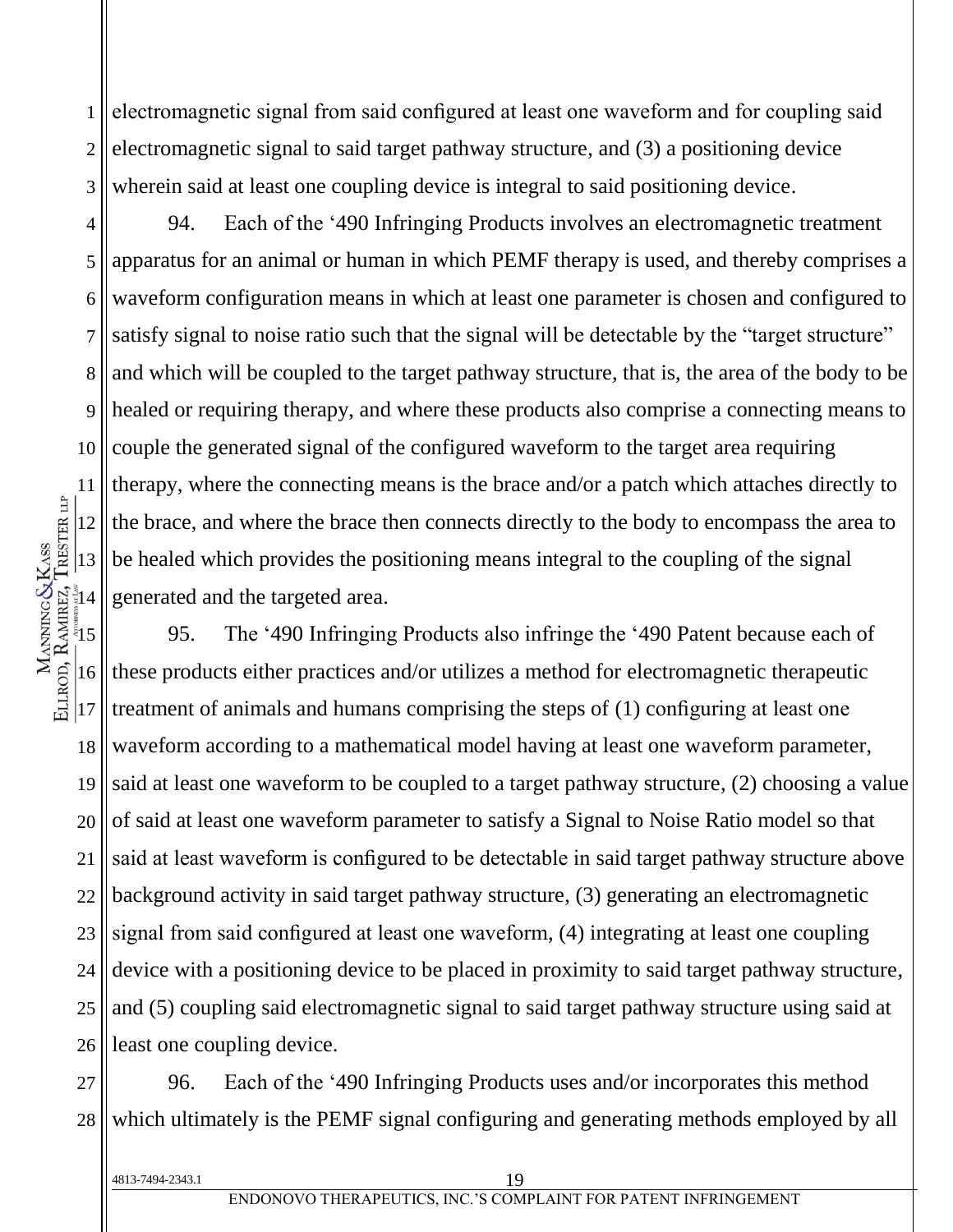1 2 3 4 5 6 7 8 of the infringing devices, and doing so in such a way where the signal generated is then coupled (placed in close proximity to) the target pathway structure (the part of the body to be healed) by means of this integration of a coupling device with a positioning device, where the positioning device would be some type of device which positions in and/or around the area at issue, such as a form fitting brace and/or garment and where the coupling device would be the attachable unit or patch or the means or device by which the inductive unit is thereby attached to the brace and/or garment, regardless of how that unit or patch is attached thereto.

9 10 11 12 97. Endonovo is informed and believes, and on that basis alleges, that Defendants, and each of them, have gained substantial profits and revenue, and subjected Endonovo to lost profits and revenue through loss of sales of its own products by virtue of their infringement of the '490 Patent.

98. Endonovo has been harmed and sustained damages as a direct and proximate result of Defendants' infringement of the '490 Patent. Endonovo is thus entitled to monetary compensation for Defendants' infringement in an amount to be determined to compensate for Endonovo's lost sales and profits and/or the profits and revenue gained by Defendants through their infringement of the '490 Patent.

18 19 20 21 22 99. Endonovo is informed and believes, and on that basis alleges, that the infringement of the '490 Patent by Defendants, and each of them, is and has been intentional, willful and without regard to Endonovo's rights. Defendants, and each of them, are aware of Dr. Pilla and his pioneering EMF research and the patents he obtained while conducting that research, which Endonovo now owns.

23 24 25 26 27 28 100. Despite Defendants' knowledge of the Endonovo Patents, Defendants, and each of them, have sold and continue to sell the '490 Infringing Products and related services in complete and reckless disregard of Endonovo's patent rights. As such, Defendants have acted recklessly and continue to willfully, wantonly, and deliberately engage in acts of infringement of the '490 Patent, justifying an award for increased monetary damages pursuant to 35 United States Code, section 284, as well as attorneys'

13

 $\frac{1}{3}$ 14

MANNING&KASS<br>ELLROD, RAMREZ, TRESTER LIP

 $\frac{5}{3}$ 

16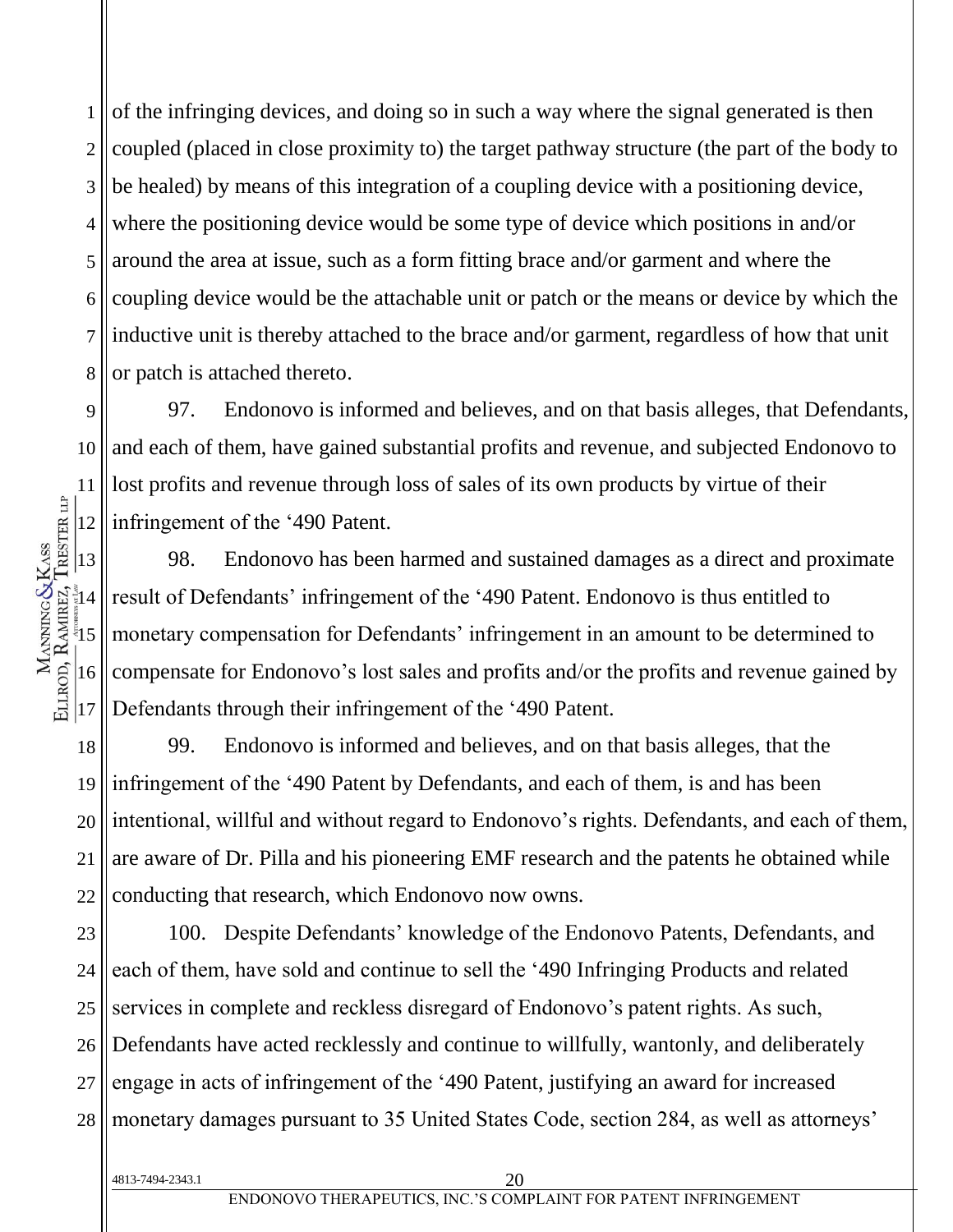1 fees and costs pursuant to 35 United States Code, section 285.

2 3 4 5 6 7 8 9 10 101. As a result of Defendants' unlawful activities, Endonovo has suffered and will continue to suffer irreparable harm for which there is no adequate remedy at law. Endonovo competes with Defendants in these areas of developing medical device technologies and/or therapies. Endonovo currently licenses use of the '490 Patent and is engaged in the licensing of its patent portfolio generally. Defendants' continued infringement of the '490 Patent causes, and will continue to cause, harm to Endonovo in various ways, including but not limited to, price erosion, loss of goodwill, damage to reputation, lost business opportunities, lost revenue and income from the sale of its own products, and increased direct and/or indirect competition.

102. Monetary compensation alone for the damages incurred due to the harm caused by Defendants' infringing activities is, and will continue to be, insufficient to compensate Endonovo for these harms. Endonovo is therefore entitled to preliminary and/or permanent injunctive relief. Unless enjoined, Defendants will continue their infringing activities and conduct. Thus, injunctive relief is necessary to protect Endonovo from ongoing injury and further damages.

#### COUNT IV

**(Indirect Infringement of the '490 Patent pursuant to 35 U.S.C. §271(b).)**

19 20 103. Endonovo repeats, realleges, and incorporates by reference, as if fully set forth herein, the allegations of all preceding paragraphs, as set forth above.

21 22 23 104. Defendants, and each of them, have induced and continue to induce infringement of one or more of the claims of the '490 Patent, in violation of 35 United States Code, section 271, subdivision (b).

24 25 26 27 28 105. In addition to their direct infringement, Defendants have indirectly infringed, and will continue to indirectly infringe the '490 Patent by supplying components and otherwise instructing, directing and/or requiring others, including each of the other Defendants, as well as other suppliers, resellers, developers, distributors, customers, purchasers, consumers and/or other users to perform some or part of the steps of the '490

4813-7494-2343.1

11

12

13

 $\frac{2}{3}14$ 

MANNING&KASS<br>ELLROD, RAMREZ, TRESTER LIP

 $\frac{5}{3}$ 

16

 $|17$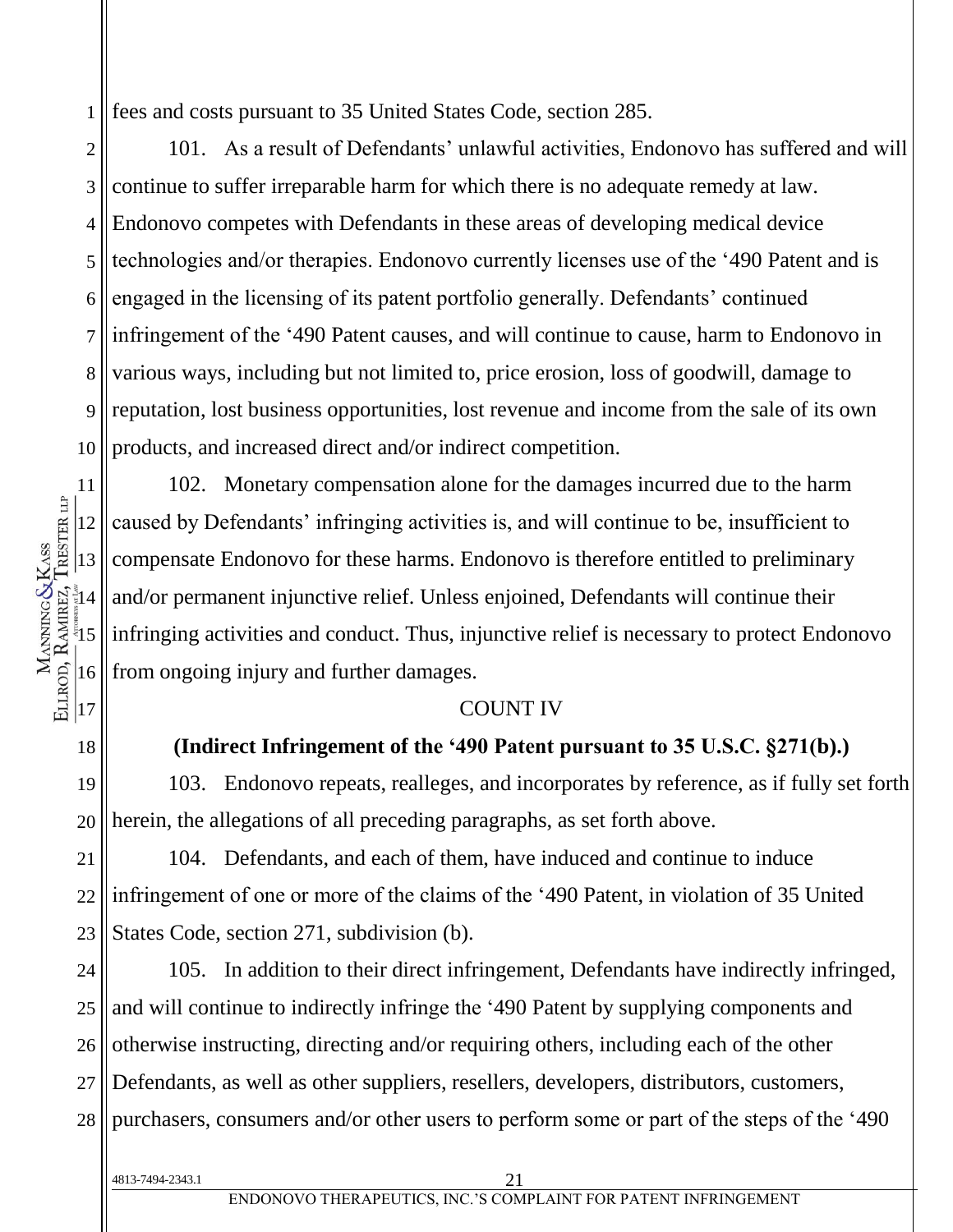1 2 3 4 Patent's method claims, whether literally or under the doctrine of equivalents, where all such steps of the method claims are performed either by the Defendants or its suppliers, resellers, developers, distributors, customers, purchasers, consumers and/or other users, or some combination thereof.

5 6 7 8 9 10 106. Endonovo is informed and believes, and on that basis alleges, that Defendants, and each of them, knew or were willfully blind to the fact that they each were inducing others, including each other, as well as other suppliers, resellers, developers, distributors, customers, purchasers, consumers and/or other users to infringe by practicing either themselves or in conjunction with Defendants, one or more of the method claims of the '490 Patent.

11 12 13  $\frac{1}{3}$ 14  $\frac{5}{3}$ 16 17 18 19 20 21 107. Endonovo is informed and believes, and on that basis alleges, that Defendants, and each of them, knowingly and actively aided and abetted the direct infringement of the '490 Patent by instructing, directing, encouraging, and/or requiring others, including each of the other Defendants, as well as other suppliers, resellers, developers, distributors, customers, purchasers, consumers and/or other users to use the '490 Infringing Products. Such instruction and/or encouragement included, but was not limited to, advising third parties to use the '490 Infringing Products in an infringing manner, and distributing various guidelines and procedures to third parties explaining or instructing those parties on how to use the '490 Infringing Products in an infringing manner, providing mechanisms through which third parties could or may infringe the '490 Patent, as well as by advertising and promoting the use of the '490 Infringing Products in an infringing manner.

22 23 24 25 26 108. Examples of wrongful instruction, encouragement, advertisement, and distribution of guidelines can be seen on Defendants' websites, advertisements for the '490 Infringing Products, as well as Defendants' own FAQ sheets, brochures, User Guides and Instruction Sheets for the '490 Infringing Products, which, among other things, instructs, and/or encourages combining the PEMF inductive devices to a brace or other therapeutic device and/or item which is thereafter placed by the instructions near the location of the injured area requiring the therapy.

MANNING&KASS<br>ELLROD, RAMREZ, TRESTER LIP

4813-7494-2343.1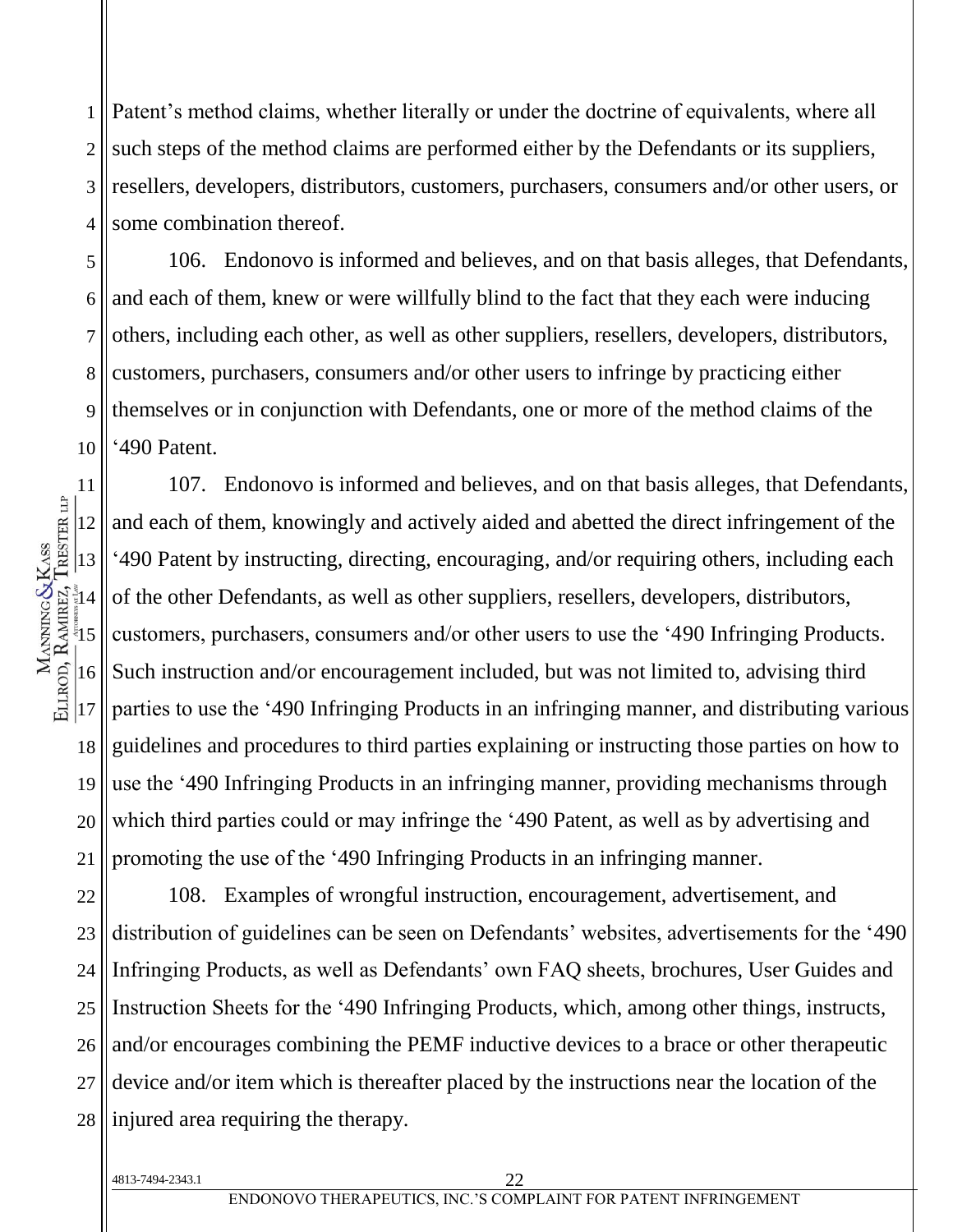1 2 3 4 109. Endonovo is informed and believes, and on that basis alleges, that Defendants, and each of them, have gained substantial profits and revenue, and subjected Endonovo to lost profits and revenue through loss of sales of its own products by virtue of their indirect infringing activities involving the '490 Patent.

5 6 7 8 9 110. Endonovo has been harmed and sustained damages as a direct and proximate result of Defendants' infringement of the '490 Patent. Endonovo is thus entitled to monetary compensation for Defendants' infringement in an amount to be determined to compensate for Endonovo's lost sales and profits and/or the profits and revenue gained by Defendants through their indirect infringing activities involving the '490 Patent.

10 111. Where Defendants have acted recklessly and continue to willfully, wantonly, and deliberately engage in acts of indirect infringement of the '490 Patent, an award for increased monetary damages pursuant to 35 United States Code, section 284, as well as attorneys' fees and costs pursuant to 35 United States Code, section 285, is justified.

112. Where such indirect infringement also threatens to damage Endonovo in ways that cannot be adequately compensated by monetary compensation alone, Endonovo also requests and is entitled to preliminary and/or permanent injunctive relief from Defendants' ongoing infringing activities.

#### COUNT V

### **(Direct Infringement of the '385 Patent pursuant to 35 U.S.C. §271(a).)**

20 21 113. Endonovo repeats, realleges, and incorporates by reference, as if fully set forth herein, the allegations of all preceding paragraphs, as set forth above.

22 23 24 25 26 114. Defendants, and each of them, have infringed and continue to infringe one or more of the claims of the '385 patent, by making, using, selling and/or offering for sale within the United States, or otherwise importing into the United States, the infringing products, and/or infringing components of those products, in violation of 35 United States Code, section 271, subdivision (a).

27 28 115. Defendants' infringement of the '385 Patent is based on literal infringement or infringement under the doctrine of equivalents, or both.

11

18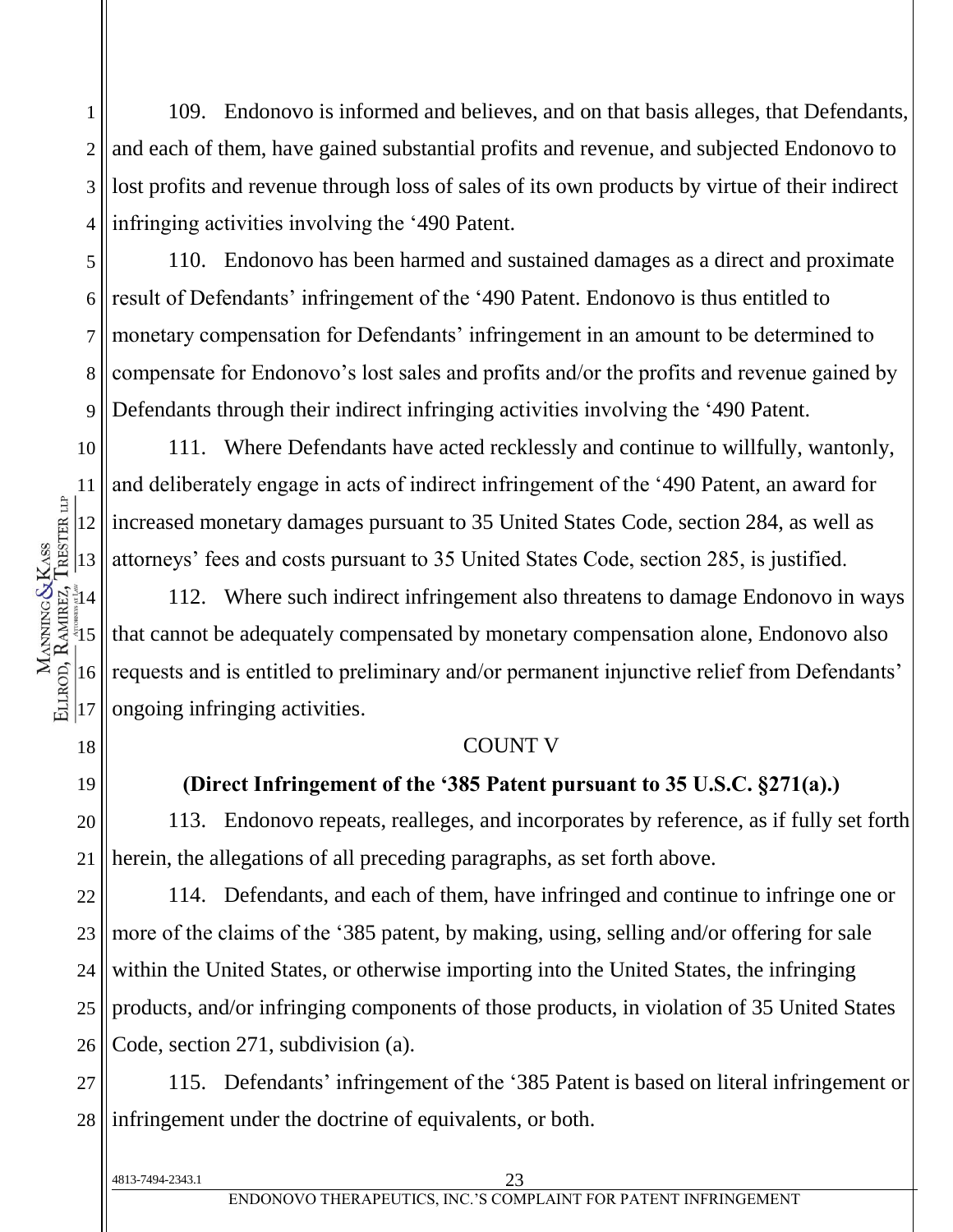116. Defendants' acts of making, using, selling and/or offering for sale or otherwise importing the infringing products and/or related services, have been done without license, and without the permission, consent, or authorization of Endonovo.

4 5 6 7 8 9 10 12 13  $\frac{2}{3}14$  $\frac{5}{3}$ 16 117. Defendants' infringement includes, but is not limited to, the manufacture, use, importation, sale, and offer for sale of products contained in the "KVP Cura" line, including but not limited to the "KVP Cura Patch," as well as any KVP braces and therapeutic devices made for the "KVP Cura Patch" or with a place such that the 'KVP Cura Patch" will attach, the "OrthoCor Active System," including all devices which make up this "Active System" line of products, including those which attach on or around, and target therapy to the ankle, knee, back, neck, elbow, wrist, and/or shoulder, the "EMbrace Relief System," including each part of that system for use on the Hip, Back, and/or Shoulder, the "EMpower Device," which can be used in combination with other therapeutic devices to target various areas of the body, and the "EMbrace L'il Back System," which incorporates the PEMF device into the therapeutic back brace to create a new infringing product. These products are collectively referred to as the "'385 Infringing Products."

17 18 19 20 21 22 23 24 25 26 27 28 118. The '385 Infringing Products infringe the '385 Patent because each employs, practices or utilizes a method of treating degenerative joint disease comprising (1) positioning a flexible coil wire applicator of a lightweight wearable or stationary pulsed EMF therapy device adjacent to a joint or tissue to be treated, and (2) applying a treatment regime from the therapy device, wherein the treatment regime comprises bursts of electromagnetic signals having a peak amplitude of less than about 200 milliGauss, wherein the bursts have a duration of between about 0.5 msec and about 50 msec, further wherein the bursts are repeated at an interburst interval of between about 2 seconds and 0.1 second for a treatment on-time. followed by a treatment off-time that is greater than the treatment on-time, *or instead* comprising (1) positioning a flexible coil wire applicator of a lightweight, wearable battery-operated EMF therapy device adjacent to a joint or tissue to be treated, and (2) treating the joint or tissue by applying bursts of electromagnetic waves

4813-7494-2343.1 24

1

2

3

11

ELLROD, RAMIREZ, TRESTER LIP MANNING & KASS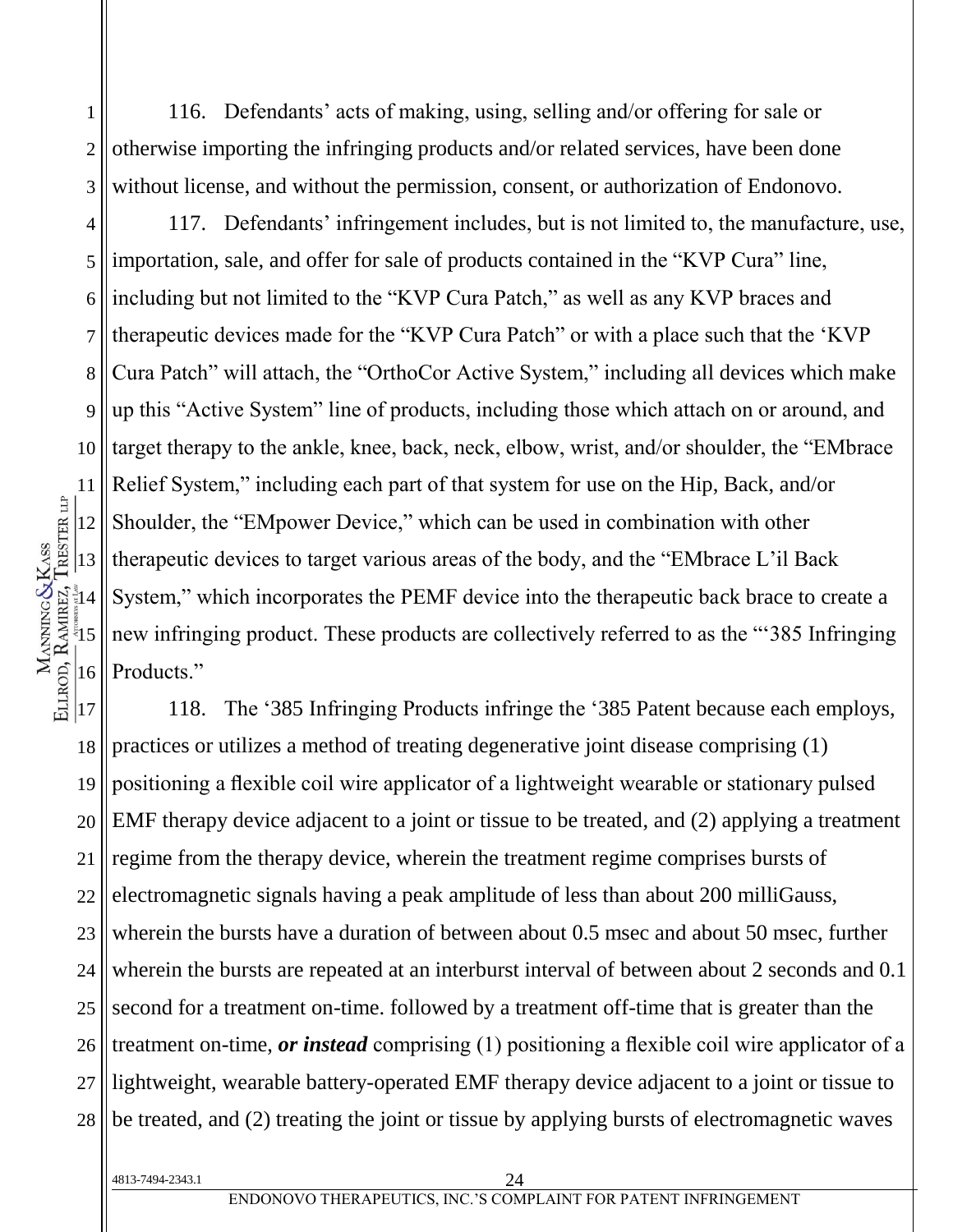1 2 3 4 5 6 7 8 9 10 11 12 having a peak amplitude of less than about 200 milliGauss from the therapy device, wherein the bursts have a duration of between about 0.5 msec and about 50msec. further wherein the bursts are repeated at an interburst interval of between about 10 seconds and 0.1 second for a treatment on-time of between about 5minutes and 30 minutes. followed by a treatment off-time that is greater than about 30 minutes, *or instead* comprising (1) applying a coil applicator of a lightweight wearable or stationary pulsed EMF therapy device adjacent to a joint or tissue to be treated and (2) applying a treatment regime from the therapy device wherein the treatment regime comprises bursts of electromagnetic waves having a peak amplitude of less than about 200 milliGauss, wherein the bursts have a duration of between about 0.5msec and about 50 msec. further wherein the bursts are repeated at an interburst interval of between about 2 seconds and 0.1 second for a treatment on-time, followed by a treatment off-time that is greater than the treatment on-time.

13  $\frac{1}{3}$ 14  $\frac{5}{3}$ 16 17 18 19 20 21 22 23 24 25 119. Each of the '385 Infringing Products uses and/or incorporates one of these methods within those products by positioning a flexible coil wire applicator or a coil applicator that is either lightweight, or contained within a lightweight and wearable device, sometimes battery operated, and then by employing a timed system of EMF pulses through the device positioned adjacent to the joint or tissue to be treated, in which bursts of EM waveforms are applied as part of a treatment regime based on these timed intervals which Dr. Pilla's research determined had optimal healing and therapeutic effects for treatment of degenerative joint diseases and to provide the requisite pain relief caused by such diseases. KVP admits to utilizing the timed approach based on Dr. Pilla's research. Endonovo is informed and believes, and on that basis alleges, that KVP obtains the requisite PEMF component parts from Orthocor who already was using the same technology in its own infringing products, and where those parts were also later incorporated into Caerus' own product line.

26 27 28 120. Endonovo is informed and believes, and on that basis alleges, that Defendants, and each of them, have gained substantial profits and revenue, and subjected Endonovo to lost profits and revenue through loss of sales of its own products by virtue of their

MANNING&KASS<br>ELLROD, RAMREZ, TRESTER LIP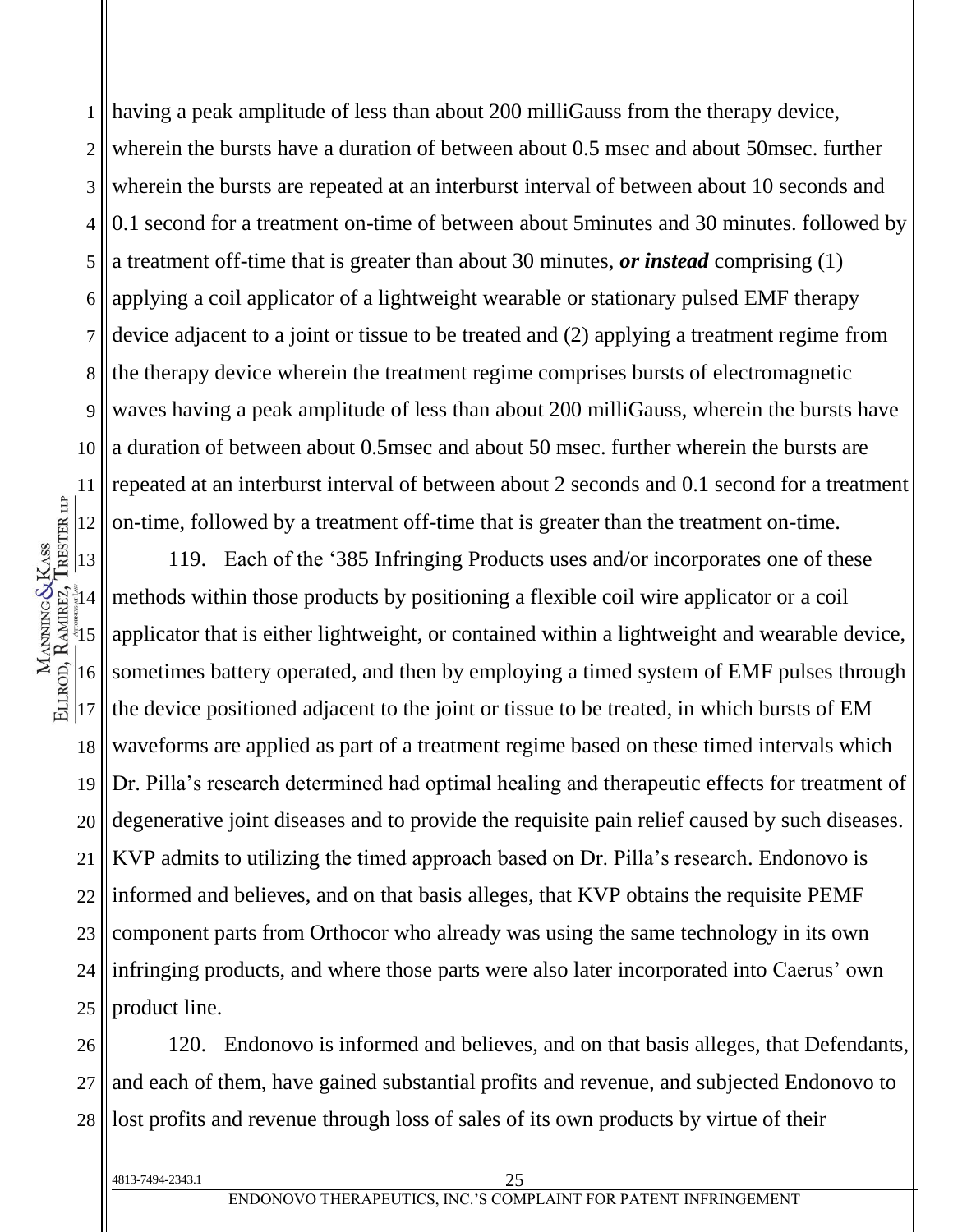1 infringement of the '385 Patent.

2 3 4 5 6 121. Endonovo has been harmed and sustained damages as a direct and proximate result of Defendants' infringement of the '385 Patent. Endonovo is thus entitled to monetary compensation for Defendants' infringement in an amount to be determined to compensate for Endonovo's lost sales and profits and/or the profits and revenue gained by Defendants through their infringement of the '385 Patent.

7 8 9 10 11 122. Endonovo is informed and believes, and on that basis alleges, that the infringement of the '385 Patent by Defendants, and each of them, is and has been intentional, willful and without regard to Endonovo's rights. Defendants, and each of them, are aware of Dr. Pilla and his pioneering EMF research and the patents he obtained while conducting that research, which Endonovo now owns.

12 13  $\frac{1}{3}14$  $\frac{5}{3}$ 16  $|17$ 18 123. Despite Defendants' knowledge of the Endonovo Patents, Defendants, and each of them, have sold and continue to sell the '385 Infringing Products and related services in complete and reckless disregard of Endonovo's patent rights. As such, Defendants have acted recklessly and continue to willfully, wantonly, and deliberately engage in acts of infringement of the '385 Patent, justifying an award for increased monetary damages pursuant to 35 United States Code, section 284, as well as attorneys' fees and costs pursuant to 35 United States Code, section 285.

19 20 21 22 23 24 25 26 27 124. As a result of Defendants' unlawful activities, Endonovo has suffered and will continue to suffer irreparable harm for which there is no adequate remedy at law. Endonovo competes with Defendants in these areas of developing medical device technologies and/or therapies. Endonovo currently licenses use of the '385 Patent and is engaged in the licensing of its patent portfolio generally. Defendants' continued infringement of the '385 Patent causes, and will continue to cause, harm to Endonovo in various ways, including but not limited to, price erosion, loss of goodwill, damage to reputation, lost business opportunities, lost revenue and income from the sale of its own products, and increased direct and/or indirect competition.

28

MANNING&KASS<br>ELLROD, RAMREZ, TRESTER LIP

125. Monetary compensation alone for the damages incurred due to the harm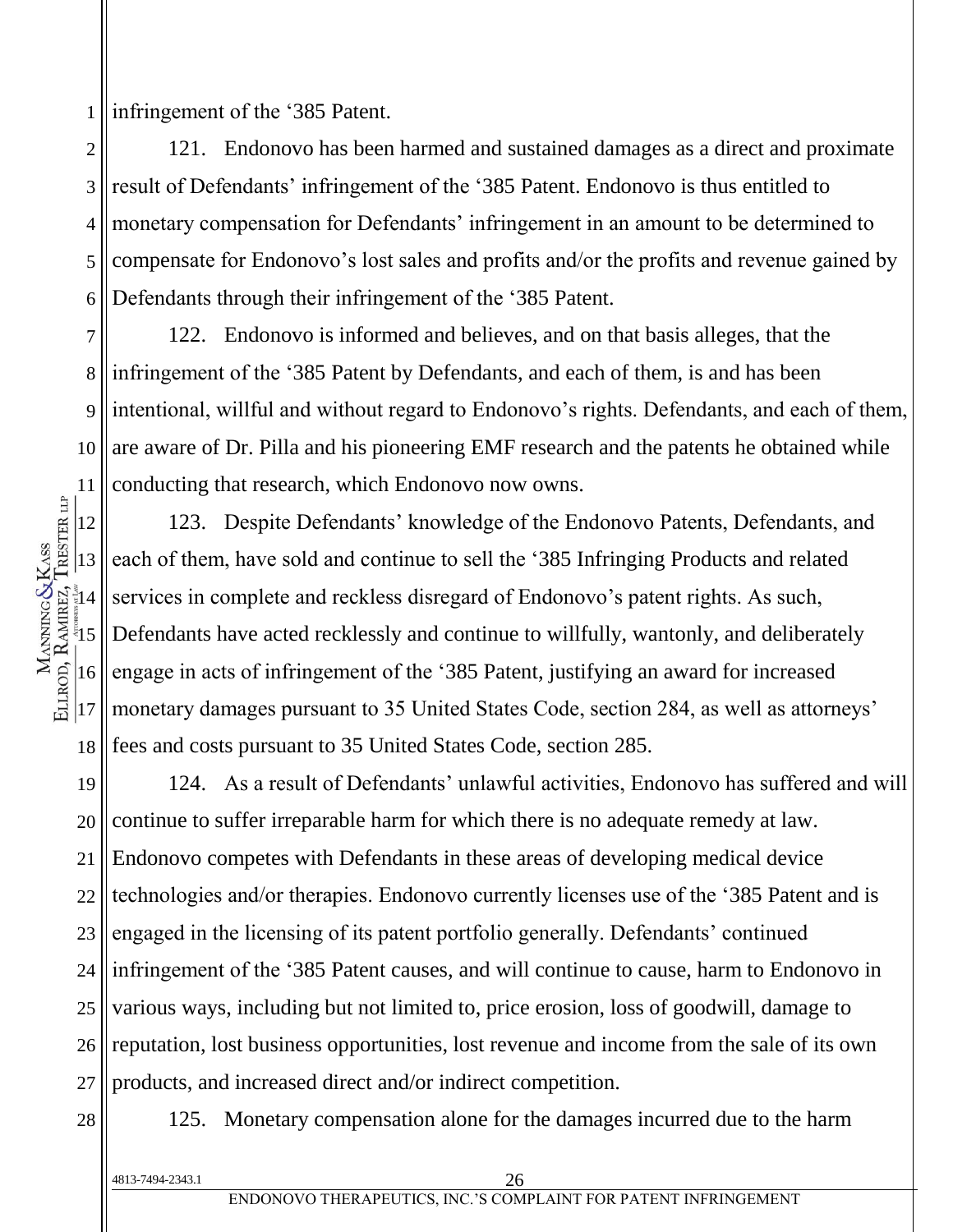1 2 3 4 5 caused by Defendants' infringing activities is, and will continue to be, insufficient to compensate Endonovo for these harms. Endonovo is therefore entitled to preliminary and/or permanent injunctive relief. Unless enjoined, Defendants will continue their infringing activities and conduct. Thus, injunctive relief is necessary to protect Endonovo from ongoing injury and further damages.

#### COUNT VI

# **(Indirect Infringement of the '385 Patent pursuant to 35 U.S.C. §271(b).)**

8 9 126. Endonovo repeats, realleges, and incorporates by reference, as if fully set forth herein, the allegations of all preceding paragraphs, as set forth above.

127. Defendants, and each of them, have induced and continue to induce infringement of one or more of the claims of the '385 Patent, in violation of 35 United States Code, section 271, subdivision (b).

128. In addition to their direct infringement, Defendants have indirectly infringed, and will continue to indirectly infringe the '385 Patent by supplying components and otherwise instructing, directing and/or requiring others, including each of the other Defendants, as well as other suppliers, resellers, developers, distributors, customers, purchasers, consumers and/or other users to perform some or part of the steps of the '385 Patent's method claims, whether literally or under the doctrine of equivalents, where all such steps of the method claims are performed either by the Defendants or its suppliers, resellers, developers, distributors, customers, purchasers, consumers and/or other users, or some combination thereof.

22 23 24 25 26 27 129. Endonovo is informed and believes, and on that basis alleges, that Defendants, and each of them, knew or were willfully blind to the fact that they each were inducing others, including each other, as well as other suppliers, resellers, developers, distributors, customers, purchasers, consumers and/or other users to infringe by practicing either themselves or in conjunction with Defendants, one or more of the method claims of the '385 Patent.

28

6

7

10

11

12

13

 $\frac{1}{3}$ 14

MANNING&KASS<br>ELLROD, RAMREZ, TRESTER LIP

 $\frac{5}{3}$ 

16

17

18

19

20

21

130. Endonovo is informed and believes, and on that basis alleges, that Defendants,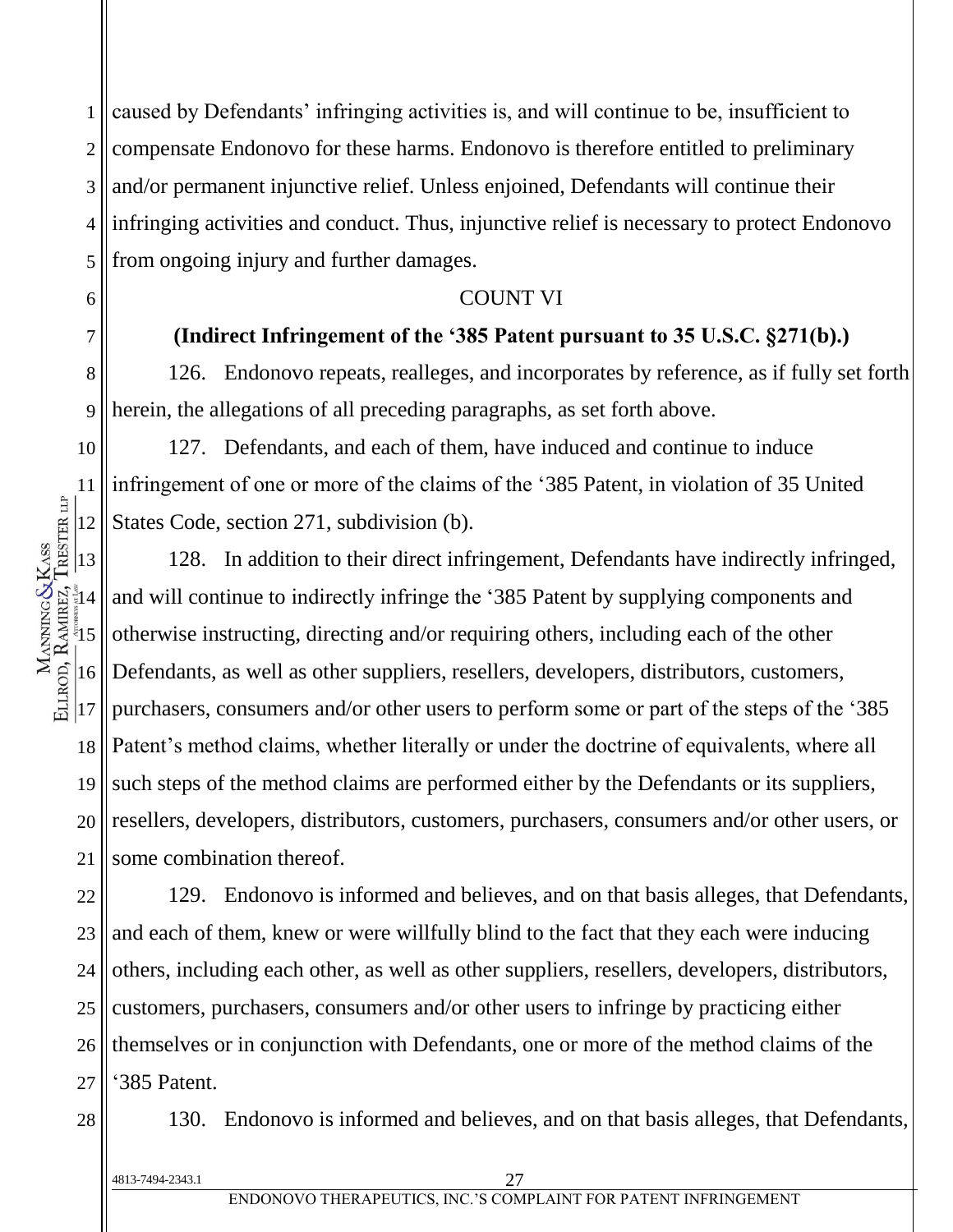1 2 3 4 5 6 7 8 9 10 and each of them, knowingly and actively aided and abetted the direct infringement of the '385 Patent by instructing, directing, encouraging, and/or requiring others, including each of the other Defendants, as well as other suppliers, resellers, developers, distributors, customers, purchasers, consumers and/or other users to use the '385 Infringing Products. Such instruction and/or encouragement included, but was not limited to, advising third parties to use the '385 Infringing Products in an infringing manner, and distributing various guidelines and procedures to third parties explaining or instructing those parties on how to use the '385 Infringing Products in an infringing manner, providing mechanisms through which third parties could or may infringe the '385 Patent, as well as by advertising and promoting the use of the '490 Infringing Products in an infringing manner.

11 12 13  $\frac{1}{3}$ 14  $\frac{5}{3}$ 16 17 131. Examples of wrongful instruction, encouragement, advertisement, and distribution of guidelines can be seen on Defendants' websites, advertisements for the '385 Infringing Products, as well as Defendants' own FAQ sheets, brochures, User Guides and Instruction Sheets for the '385 Infringing Products, which, among other things, instructs, and/or encourages combining the PEMF inductive devices to a brace or other therapeutic device and/or item which is thereafter placed by the instructions near the location of the injured area requiring the therapy and began the specified treatment to the location.

18 19 20 21 132. Endonovo is informed and believes, and on that basis alleges, that Defendants, and each of them, have gained substantial profits and revenue, and subjected Endonovo to lost profits and revenue through loss of sales of its own products by virtue of their indirect infringing activities involving the '385 Patent.

22 23 24 25 26 133. Endonovo has been harmed and sustained damages as a direct and proximate result of Defendants' infringement of the '385 Patent. Endonovo is thus entitled to monetary compensation for Defendants' infringement in an amount to be determined to compensate for Endonovo's lost sales and profits and/or the profits and revenue gained by Defendants through their indirect infringing activities involving the '385 Patent.

27 28 134. Where Defendants have acted recklessly and continue to willfully, wantonly, and deliberately engage in acts of indirect infringement of the '385 Patent, an award for

4813-7494-2343.1 28

MANNING&KASS<br>ELLROD, RAMREZ, TRESTER LIP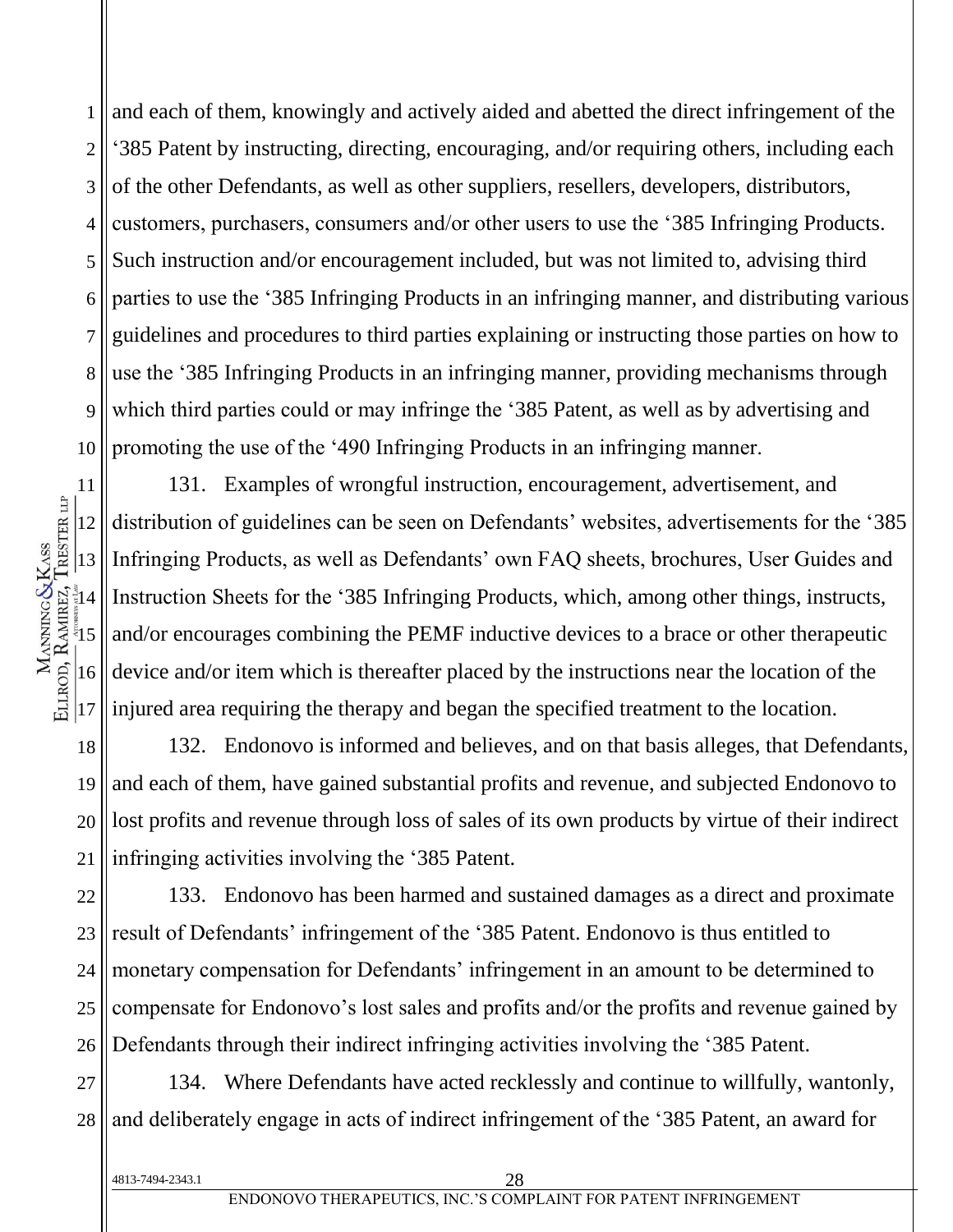1 2 increased monetary damages pursuant to 35 United States Code, section 284, as well as attorneys' fees and costs pursuant to 35 United States Code, section 285, is justified.

3 4 5 6 135. Where such indirect infringement also threatens to damage Endonovo in ways that cannot be adequately compensated by monetary compensation alone, Endonovo also requests and is entitled to preliminary and/or permanent injunctive relief from Defendants' ongoing infringing activities.

#### COUNT VII

### **(Direct Infringement of the '096 Patent pursuant to 35 U.S.C. §271(a).)**

9 10 136. Endonovo repeats, realleges, and incorporates by reference, as if fully set forth herein, the allegations of all preceding paragraphs, as set forth above.

137. Defendants, and each of them, have infringed and continue to infringe one or more of the claims of the '096 patent, by making, using, selling and/or offering for sale within the United States, or otherwise importing into the United States, the infringing products, and/or infringing components of those products, in violation of 35 United States Code, section 271, subdivision (a).

138. Defendants' infringement of the '096 Patent is based on literal infringement or infringement under the doctrine of equivalents, or both.

18 19 20 139. Defendants' acts of making, using, selling and/or offering for sale or otherwise importing the infringing products and/or related services, have been done without license, and without the permission, consent, or authorization of Endonovo.

21 22 23 24 25 26 27 28 140. Defendants' infringement includes, but is not limited to, the manufacture, use, importation, sale, and offer for sale of products contained in the "KVP Cura" line, including but not limited to the "KVP Cura Patch," as well as any KVP braces and therapeutic devices made for the "KVP Cura Patch" or with a place such that the 'KVP Cura Patch" will attach, the "OrthoCor Active System," including all devices which make up this "Active System" line of products, including those which attach on or around, and target therapy to the ankle, knee, back, neck, elbow, wrist, and/or shoulder, the "EMbrace Relief System," including each part of that system for use on the Hip, Back, and/or

7

8

11

4813-7494-2343.1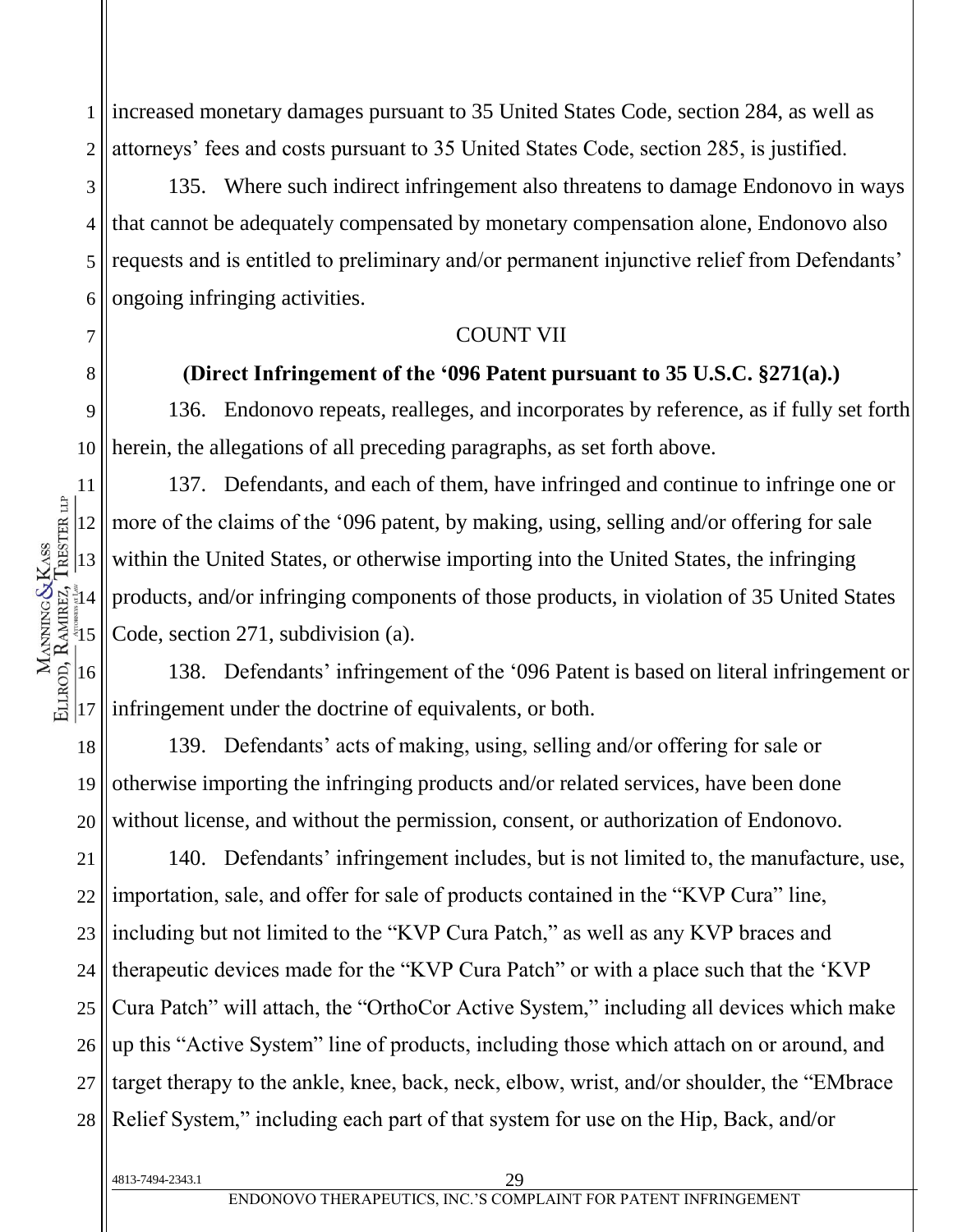1 2 3 4 5 Shoulder, the "EMpower Device," which can be used in combination with other therapeutic devices to target various areas of the body, and the "EMbrace L'il Back System," which incorporates the PEMF device into the therapeutic back brace to create a new infringing product. These products are collectively referred to as the "'096 Infringing Products."

6 7 8 9 10 11 12 13  $\frac{1}{3}$ 14  $\frac{5}{3}$ 16 17 18 141. The '096 Infringing Products infringe the '096 Patent because each one is a device for accelerating cytosolic ion binding to a corresponding cytosolic buffer to modulate a biochemical signaling pathway employed for tissue growth, repair and maintenance, the device configured to increase a voltage across a target ion binding pathway according to an asymmetrical binding kinetics of the target pathway, wherein the target ion binding pathway has an ion bound time, the device comprising: a flexible and circular lightweight wire coil applicator; and a signal generator configured to apply an electromagnetic signal to the applicator to induce, in the target pathway, a peak electric field between 1 to 100 V/m, wherein a signal generated by the signal generator has a pulse duration, random signal duration or carrier period which is less than twice the ion bound time, applied in a burst of waveforms having a pulse duration of between 1  $\mu$ s and 100  $\mu$ s, further wherein the signal generated has a burst duration between 1 to 10 msec of between 5 MHz to 50 MHz carrier waves, repeating between 1 and 10 bursts/sec.

19 20 21 22 142. Endonovo is informed and believes, and on that basis alleges, that Defendants, and each of them, have gained substantial profits and revenue, and subjected Endonovo to lost profits and revenue through loss of sales of its own products by virtue of their infringement of the '096 Patent.

23 24 25 26 27 143. Endonovo has been harmed and sustained damages as a direct and proximate result of Defendants' infringement of the '096 Patent. Endonovo is thus entitled to monetary compensation for Defendants' infringement in an amount to be determined to compensate for Endonovo's lost sales and profits and/or the profits and revenue gained by Defendants through their infringement of the '096 Patent.

28

MANNING&KASS<br>ELLROD, RAMREZ, TRESTER LIP

144. Endonovo is informed and believes, and on that basis alleges, that the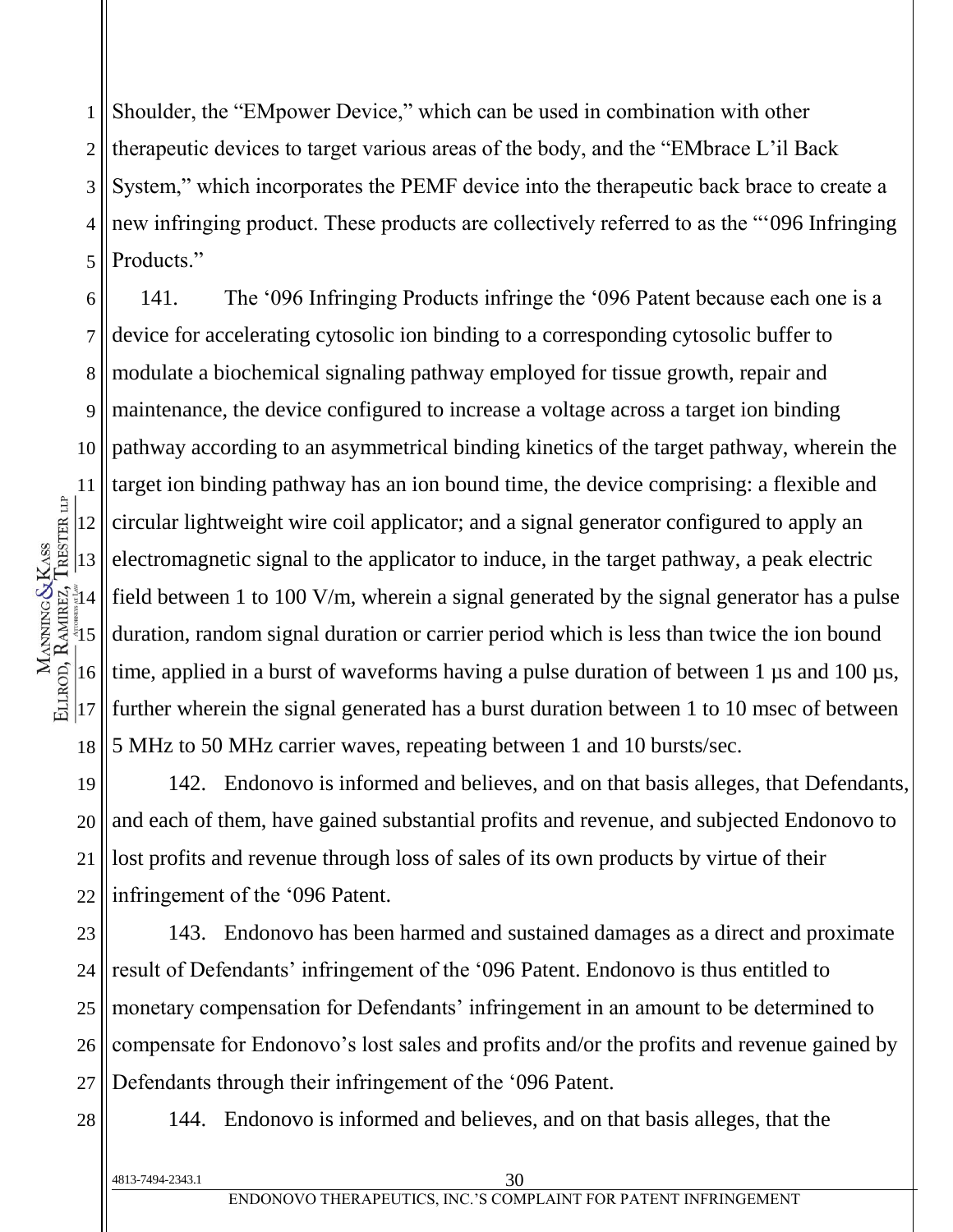1 2 3 4 infringement of the '096 Patent by Defendants, and each of them, is and has been intentional, willful and without regard to Endonovo's rights. Defendants, and each of them, are aware of Dr. Pilla and his pioneering EMF research and the patents he obtained while conducting that research, which Endonovo now owns.

5 6 7 8 9 10 11 145. Despite Defendants' knowledge of the Endonovo Patents, Defendants, and each of them, have sold and continue to sell the '096 Infringing Products and related services in complete and reckless disregard of Endonovo's patent rights. As such, Defendants have acted recklessly and continue to willfully, wantonly, and deliberately engage in acts of infringement of the '096 Patent, justifying an award for increased monetary damages pursuant to 35 United States Code, section 284, as well as attorneys' fees and costs pursuant to 35 United States Code, section 285.

12 13  $\frac{1}{3}14$  $\frac{5}{3}$ 16 17 18 19 20 146. As a result of Defendants' unlawful activities, Endonovo has suffered and will continue to suffer irreparable harm for which there is no adequate remedy at law. Endonovo competes with Defendants in these areas of developing medical device technologies and/or therapies. Endonovo currently licenses use of the '096 Patent and is engaged in the licensing of its patent portfolio generally. Defendants' continued infringement of the '096 Patent causes, and will continue to cause, harm to Endonovo in various ways, including but not limited to, price erosion, loss of goodwill, damage to reputation, lost business opportunities, lost revenue and income from the sale of its own products, and increased direct and/or indirect competition.

21 22 23 24 25 26 147. Monetary compensation alone for the damages incurred due to the harm caused by Defendants' infringing activities is, and will continue to be, insufficient to compensate Endonovo for these harms. Endonovo is therefore entitled to preliminary and/or permanent injunctive relief. Unless enjoined, Defendants will continue their infringing activities and conduct. Thus, injunctive relief is necessary to protect Endonovo from ongoing injury and further damages.

#### COUNT VIII

#### **(Indirect Infringement of the '096 Patent pursuant to 35 U.S.C. §271(b).)**

| ! 4813-7494-2343.1 |                                                                 |
|--------------------|-----------------------------------------------------------------|
|                    | ENDONOVO THERAPEUTICS. INC.'S COMPLAINT FOR PATENT INFRINGEMENT |

27

MANNING&KASS<br>ELLROD, RAMREZ, TRESTER LIP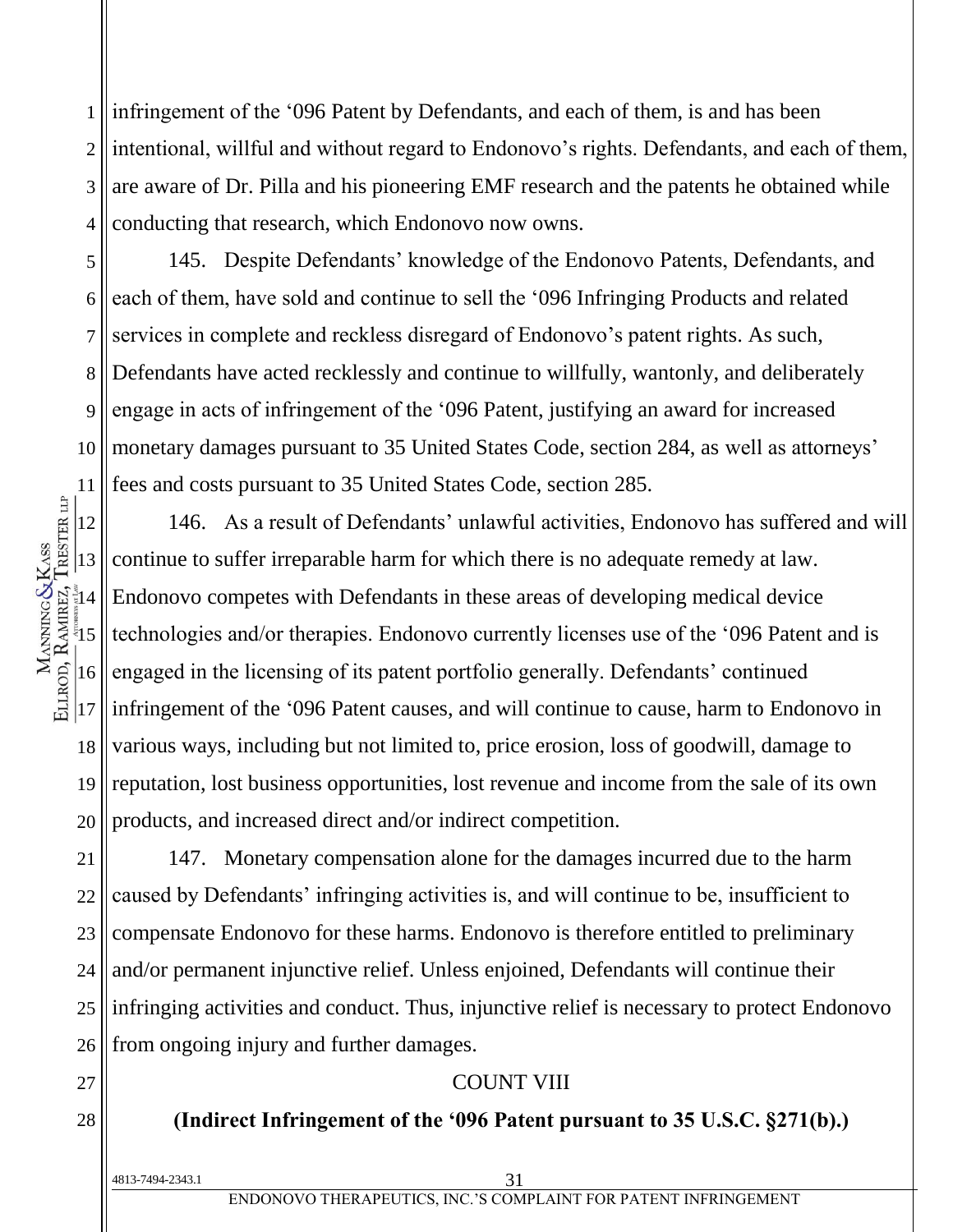1 2 148. Endonovo repeats, realleges, and incorporates by reference, as if fully set forth herein, the allegations of all preceding paragraphs, as set forth above.

3 4 5 149. Defendants, and each of them, have induced and continue to induce infringement of one or more of the claims of the '096 Patent, in violation of 35 United States Code, section 271, subdivision (b).

6 150. Endonovo is informed and believes, and on that basis alleges, that Defendants knowingly and actively aided and abetted the direct infringement of the '096 Patent by instructing, directing, encouraging, and/or requiring others as well as other suppliers, resellers, developers, distributors, customers, purchasers, consumers and/or other users to use the '096 Infringing Products. Such instruction and/or encouragement included, but was not limited to, advising third parties to use the '096 Infringing Products in an infringing manner, and distributing various guidelines and procedures to third parties explaining or instructing those parties on how to use the '096 Infringing Products in an infringing manner, providing mechanisms through which third parties could or may infringe the '096 Patent, as well as by advertising and promoting the use of the '096 Infringing Products in an infringing manner.

18 19 20 21 22 151. Endonovo is informed and believes, and on that basis alleges, that Defendants, and each of them, knew or were willfully blind to the fact that they each were inducing others, including each other, as well as other suppliers, resellers, developers, distributors, customers, purchasers, consumers and/or other users to infringe by practicing either themselves or in conjunction with Defendants, one or more of the method claims of the '096 Patent.

23 24 25 26 27 28 152. Endonovo is informed and believes, and on that basis alleges, that Defendants, and each of them, knowingly and actively aided and abetted the direct infringement of the '096 Patent by instructing, directing, encouraging, and/or requiring others, including each of the other Defendants, as well as other suppliers, resellers, developers, distributors, customers, purchasers, consumers and/or other users to use the '096 Infringing Products. Such instruction and/or encouragement included, but was not limited to, advising third

7

8

9

10

4813-7494-2343.1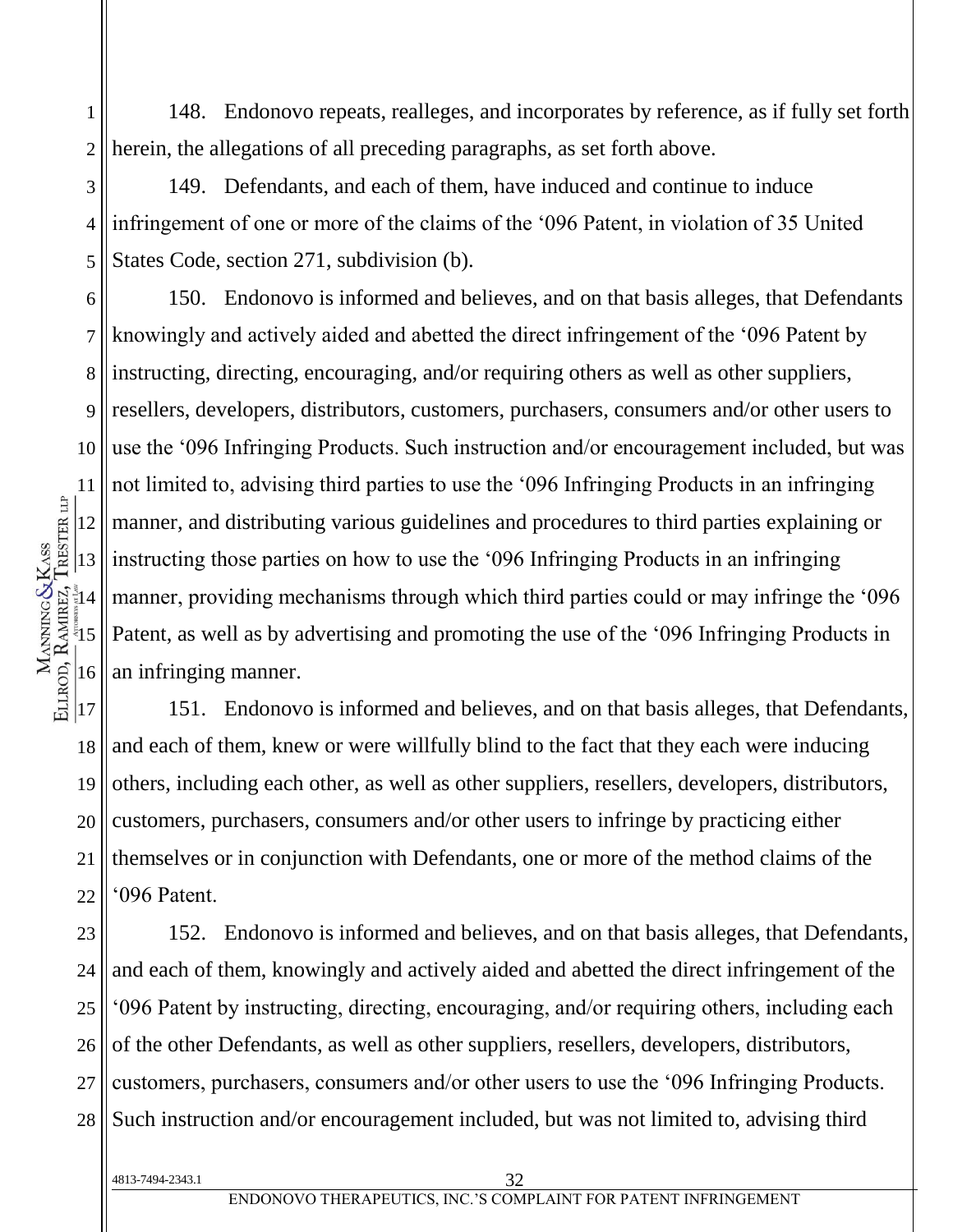1 2 3 4 5 parties to use the '096 Infringing Products in an infringing manner, and distributing various guidelines and procedures to third parties explaining or instructing those parties on how to use the '096 Infringing Products in an infringing manner, providing mechanisms through which third parties could or may infringe the '096 Patent, as well as by advertising and promoting the use of the '096 Infringing Products in an infringing manner.

6 7 8 9 10 11 12 153. Examples of wrongful instruction, encouragement, advertisement, and distribution of guidelines can be seen on Defendants' websites, advertisements for the '096 Infringing Products, as well as Defendants' own FAQ sheets, brochures, User Guides and Instruction Sheets for the '096 Infringing Products, which, among other things, instructs, and/or encourages combining the PEMF inductive devices to a brace or other therapeutic device and/or item which is thereafter placed by the instructions near the location of the injured area requiring the therapy.

154. Endonovo is informed and believes, and on that basis alleges, that Defendants, and each of them, have gained substantial profits and revenue, and subjected Endonovo to lost profits and revenue through loss of sales of its own products by virtue of their indirect infringing activities involving the '096 Patent.

 $|17$ 18 19 20 21 155. Endonovo has been harmed and sustained damages as a direct and proximate result of Defendants' infringement of the '096 Patent. Endonovo is thus entitled to monetary compensation for Defendants' infringement in an amount to be determined to compensate for Endonovo's lost sales and profits and/or the profits and revenue gained by Defendants through their indirect infringing activities involving the '096 Patent.

22 23 24 25 156. Where Defendants have acted recklessly and continue to willfully, wantonly, and deliberately engage in acts of indirect infringement of the '096 Patent, an award for increased monetary damages pursuant to 35 United States Code, section 284, as well as attorneys' fees and costs pursuant to 35 United States Code, section 285, is justified.

26 27 28 157. Where such indirect infringement also threatens to damage Endonovo in ways that cannot be adequately compensated by monetary compensation alone, Endonovo also requests and is entitled to preliminary and/or permanent injunctive relief from Defendants'

4813-7494-2343.1

13

 $\frac{1}{3}14$ 

MANNING&KASS<br>ELLROD, RAMREZ, TRESTER LIP

 $\frac{5}{3}$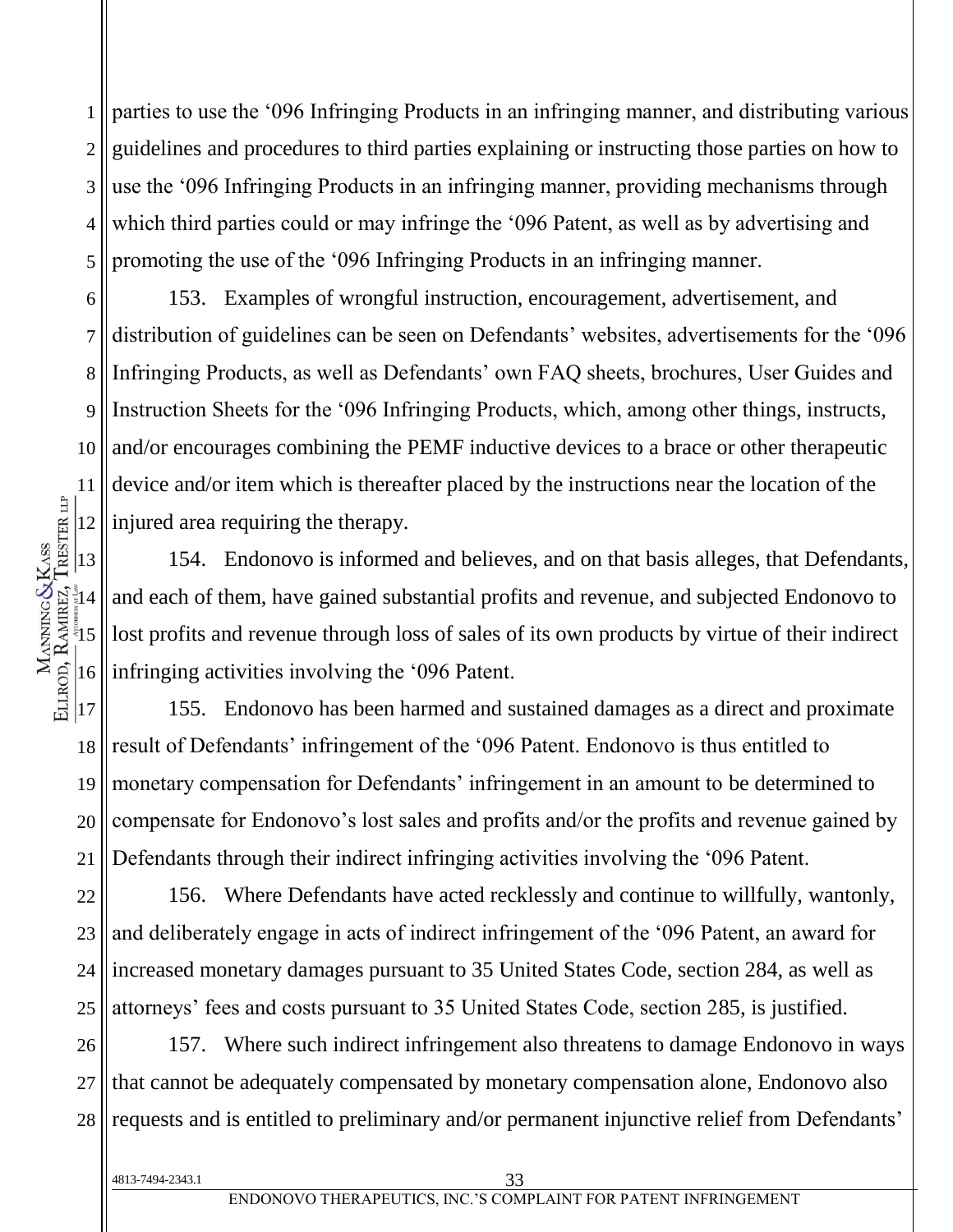1 ongoing infringing activities.

### **PRAYER FOR RELIEF**

WHEREFORE, Endonovo prays for the following relief:

4 5 158. A judgment that Defendants, and each of them, have directly and/or indirectly infringed one or more of the claims of the '574 Patent;

6 7 159. A judgment that Defendants, and each of them, have directly and/or indirectly infringed one or more of the claims of the '490 Patent;

8 9 160. A judgment that Defendants, and each of them, have directly and/or indirectly infringed one or more of the claims of the '385 Patent;

10 161. A judgment that Defendants, and each of them, have directly and/or indirectly infringed one or more of the claims of the '096 Patent;

162. An order and judgment either preliminarily or permanently enjoining Defendants, and each of them, as well as Defendants' officers, agents, affiliates, employees, and/or any other persons acting or attempting to act in concert or participation with Defendants, from any further acts of infringement of the '574 Patent;

18 19 163. An order and judgment either preliminarily or permanently enjoining Defendants, and each of them, as well as Defendants' officers, agents, affiliates, employees, and/or any other persons acting or attempting to act in concert or participation with Defendants, from any further acts of infringement of the '490 Patent;

20 21 22 23 164. An order and judgment either preliminarily or permanently enjoining Defendants, and each of them, as well as Defendants' officers, agents, affiliates, employees, and/or any other persons acting or attempting to act in concert or participation with Defendants, from any further acts of infringement of the '385 Patent;

24 25 26 27 165. An order and judgment either preliminarily or permanently enjoining Defendants, and each of them, as well as Defendants' officers, agents, affiliates, employees, and/or any other persons acting or attempting to act in concert or participation with Defendants, from any further acts of infringement of the '096 Patent;

28

4813-7494-2343.1

166. A judgment awarding Endonovo monetary damages adequate to compensate

11

2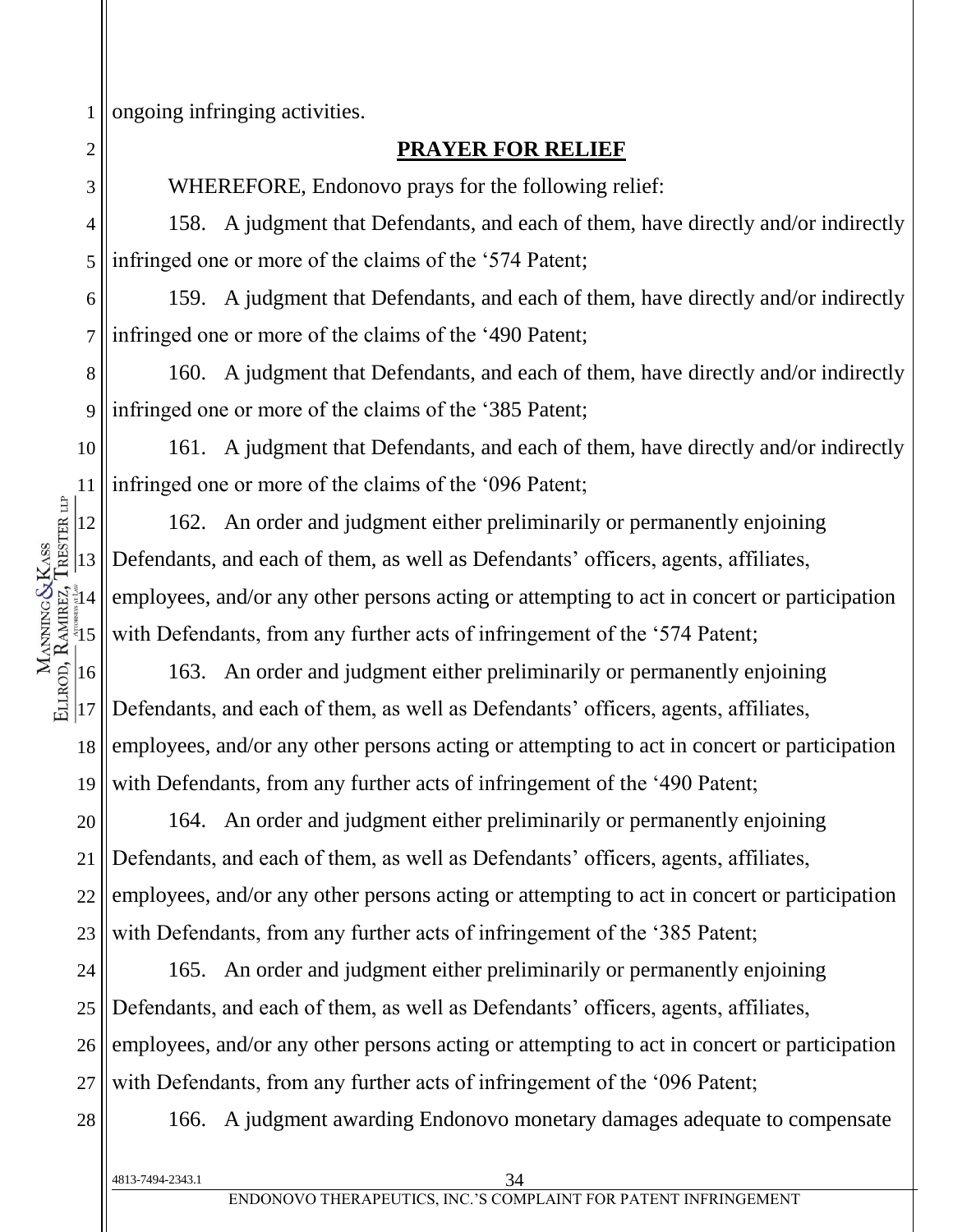1 2 Endonovo for Defendants' infringement of the '574 Patent, including any and all prejudgment and post-judgment interest at the maximum rate permitted by law;

3 4 5 167. A judgment awarding Endonovo monetary damages adequate to compensate Endonovo for Defendants' infringement of the '490 Patent, including any and all prejudgment and post-judgment interest at the maximum rate permitted by law;

6 7 8 168. A judgment awarding Endonovo monetary damages adequate to compensate Endonovo for Defendants' infringement of the '385 Patent, including any and all prejudgment and post-judgment interest at the maximum rate permitted by law;

9 10 11 169. A judgment awarding Endonovo monetary damages adequate to compensate Endonovo for Defendants' infringement of the '096 Patent, including any and all prejudgment and post-judgment interest at the maximum rate permitted by law;

170. A judgment that Defendants, and each of them, have willfully, wantonly and/or deliberately infringed the '574 Patent;

171. A judgment that Defendants, and each of them, have willfully, wantonly and/or deliberately infringed the '490 Patent;

172. A judgment that Defendants, and each of them, have willfully, wantonly and/or deliberately infringed the '385 Patent;

18 19 173. A judgment that Defendants, and each of them, have willfully, wantonly and/or deliberately infringed the '096 Patent;

20 21 22 174. A judgment awarding Endonovo increased damages pursuant to 35 United States Code section 284 to the extent that the Court finds this case exceptional with respect to Defendants' infringement of the '574 Patent;

23 24 25 175. A judgment awarding Endonovo increased damages pursuant to 35 United States Code section 284 to the extent that the Court finds this case exceptional with respect to Defendants' infringement of the '490 Patent;

26 27 28 176. A judgment awarding Endonovo increased damages pursuant to 35 United States Code section 284 to the extent that the Court finds this case exceptional with respect to Defendants' infringement of the '385 Patent;